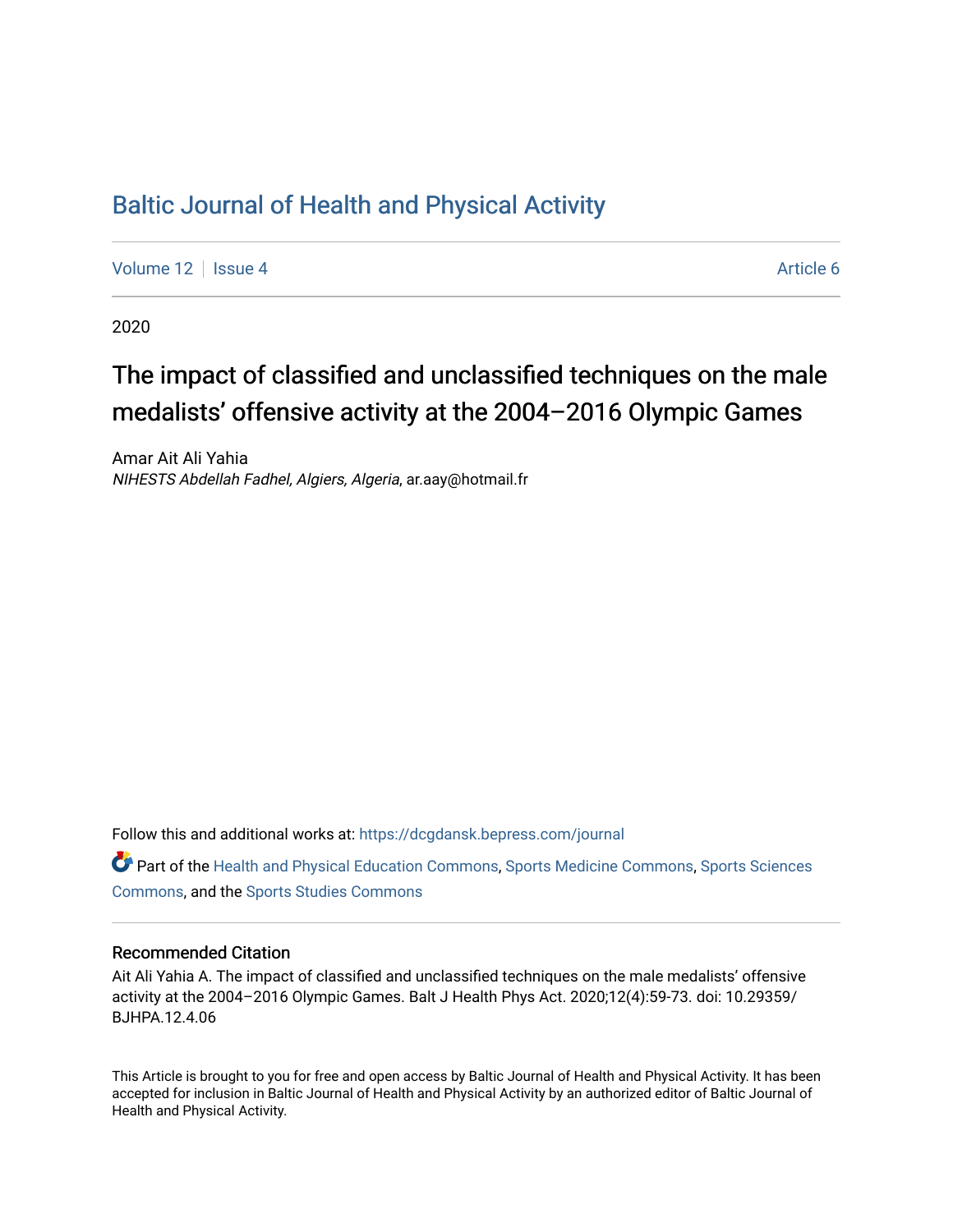## **The impact of classified and unclassified techniques on the male medalists' offensive activity at the 2004–2016 Olympic Games**

#### **Amar Ait Ali Yahia**

NIHESTS Abdellah Fadhel, Algiers, Algeria

**Authors' Contribution: A** Study Design **B** Data Collection **C** Statistical Analysis **D** Data Interpretation **E** Manuscript Preparation **F** Literature Search **G** Funds Collection

| abstract                     |                                                                                                                                                                                                                                                                                                                                                                                                                                                                                                                                                                             |
|------------------------------|-----------------------------------------------------------------------------------------------------------------------------------------------------------------------------------------------------------------------------------------------------------------------------------------------------------------------------------------------------------------------------------------------------------------------------------------------------------------------------------------------------------------------------------------------------------------------------|
| <b>Background:</b>           | Judokas have thrown opponents using various techniques. The researchers' interest in the classified<br>technique remained relevant. No previous study has investigated the contribution of an unclassified<br>technique to high-level judo. Aim: This work assessed the share of classified and unclassified techniques<br>of Nage-waza on the volume of attack activity, technical repertoire, and effectiveness of medalists at<br>Athens 2004, Beijing 2008, London 2012, and Rio de Janeiro 2016.                                                                       |
| <b>Material and methods:</b> | The analysis focused on 3,664 Nage-waza actions, including 2,146 classified actions and 1,518<br>unclassified actions, performed by 112 male medalists in 575 contests. Anderson-Darling test assessed<br>the normality of the collected data. Multiple comparisons via t Student, one-way analysis of variance,<br>and Tukey post hoc test verified the medalists' offensive activity. Cohen's estimator d and unbiased<br>estimator $\omega^2$ tested the size effect of the analysis of variance.                                                                        |
| <b>Results:</b>              | To achieve such performances, medalists attempted $19.2 \pm 10.0$ classified attacks and $13.6 \pm 10.5$<br>unclassified attacks. Their effectiveness involved $2.6\pm1.8$ classified actions and $2.0\pm1.8$ unclassified<br>actions, using a repertoire of $7.4 \pm 3.0$ classified techniques and $4.2 \pm 2.6$ unclassified techniques.                                                                                                                                                                                                                                 |
| <b>Conclusions:</b>          | Judicious combination of both techniques contributes to the medalists' performance. Integrating<br>unclassified ones as part of the training and preparedness of judokas was a prior inescapables.                                                                                                                                                                                                                                                                                                                                                                          |
|                              | <b>Key words:</b> judo; performance analysis; competition; innovative action.                                                                                                                                                                                                                                                                                                                                                                                                                                                                                               |
| article details              |                                                                                                                                                                                                                                                                                                                                                                                                                                                                                                                                                                             |
|                              | Article statistics: Word count: 5,045; Tables: 10; Figures: 2; References: 66<br>Received: July 2020; Accepted: November 2020; Published: December 2020                                                                                                                                                                                                                                                                                                                                                                                                                     |
|                              | Full-text PDF: http://www.balticsportscience.com                                                                                                                                                                                                                                                                                                                                                                                                                                                                                                                            |
|                              | <b>Copyright</b> © Gdansk University of Physical Education and Sport, Poland                                                                                                                                                                                                                                                                                                                                                                                                                                                                                                |
|                              | Indexation: Celdes, Clarivate Analytics Emerging Sources Citation Index (ESCI), CNKI Scholar (China National Knowledge<br>Infrastructure), CNPIEC, De Gruyter - IBR (International Bibliography of Reviews of Scholarly Literature in<br>the Humanities and Social Sciences), De Gruyter - IBZ (International Bibliography of Periodical Literature<br>in the Humanities and Social Sciences), DOAJ, EBSCO - Central & Eastern European Academic Source, EBSCO<br>- SPORTDiscus, EBSCO Discovery Service, Google Scholar, Index Copernicus, J-Gate, Naviga (Softweco, Primo |

**Funding:** This research received no specific grant from any funding agency in the public, commercial, or not-for-profit sectors. **Conflict of interests:** Author has declared that no competing interest exists.

Periodicals Directory/ulrichsweb, WorldCat (OCLC)

Central (ExLibris), ProQuest - Family Health, ProQuest - Health & Medical Complete, ProQuest - Illustrata: Health Sciences, ProQuest - Nursing & Allied Health Source, Summon (Serials Solutions/ProQuest, TDOne (TDNet), Ulrich's

**Corresponding author:** Amar Ait Ali Yahia, Cité 360 logements , Algiers 16028, Algeria; e-mail: ar.aay@hotmail.fr; https://orcid.org/0000- 0002-5356-960X

**Open Access License:** This is an open access article distributed under the terms of the Creative Commons Attribution-Non-Commercial-No-Derivatives 4.0 International (https://creativecommons.org/licenses/by-nc-nd/4.0/), which permits use, distribution and reproduction in any medium, provided the original work is properly cited, the use is non-commercial and is otherwise in compliance with the license.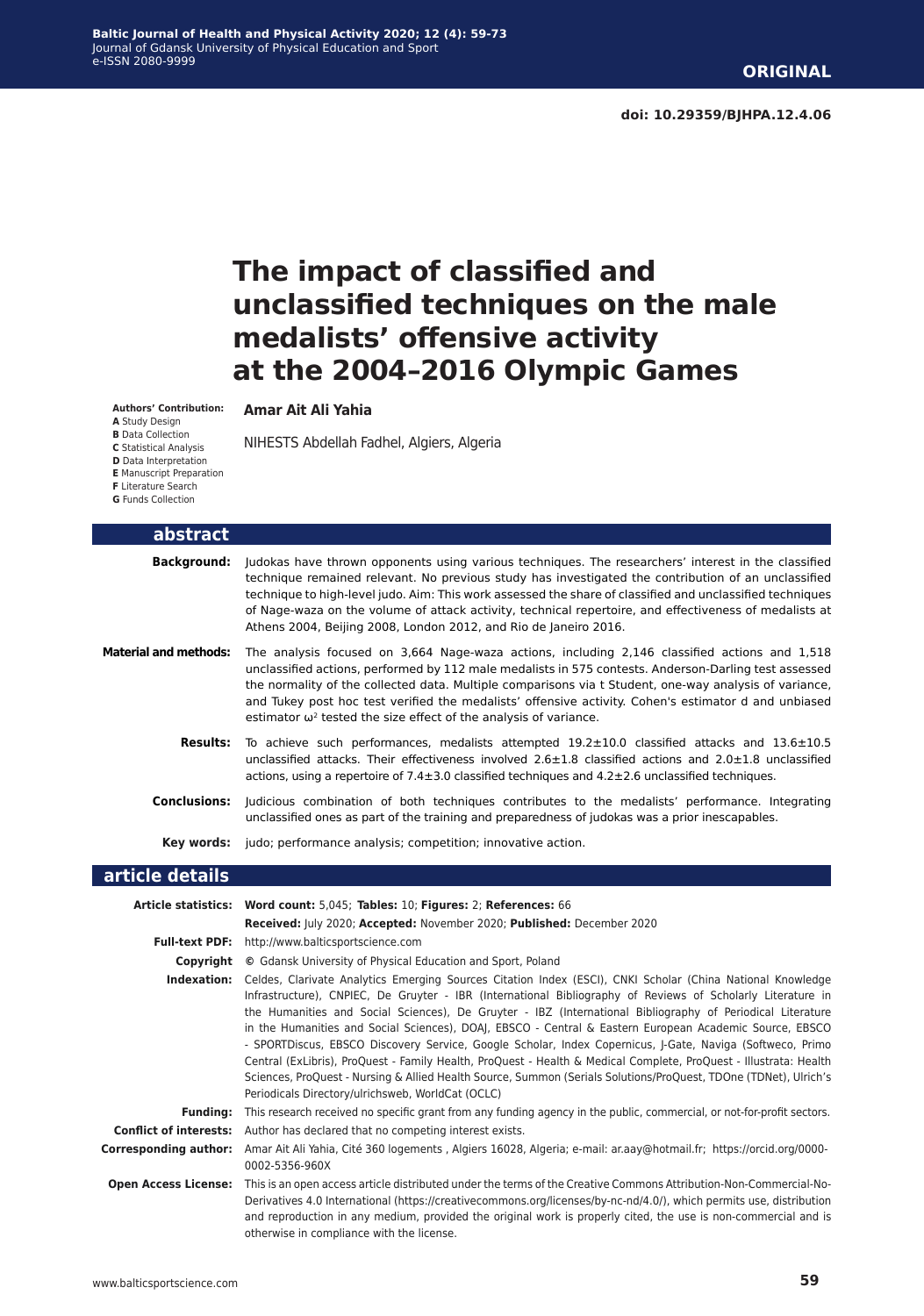## **introduction**

The technique is an essential factor in judo performance. It still generates several questions within the scientific community. In addition, it is now well established that the topic of effectiveness attracts many researchers [1*−*3]. The complexity of defensive systems affects this effectiveness; judokas integrate non-classic technical solutions to their offensive system [4]. Being higher inventive allows judokas to safeguard their superiority. Incorporating new strategies and unusual motor skills in training and competition are the original solutions [5]. However, to solve the complex constraints of the opponent's defense system is a genuine challenge. Innovative actions for resolving classic techniques ineffectiveness are among these alternative approaches. Creativity and import process from other sports develop original skills. This concept enhances technical and tactical variability, but also aesthetic appeal. Combat sports are a source of interesting techniques [6]. Training content from sports close to judo can stimulate creative thinking development, further in a varied and flexible environment than in a trained one.

Creativity is an essential need for judo development. The technique reached a level of finesse in modern judo while producing many variations cannot be included in the Gokyo [7]. Thus, the Athens Olympic Games registered various innovative techniques [8]. Some judo champions have executed spectacular and original movements throughout their careers [9]. The practice of Sambo (Soviet martial art) and Chidaoba (Georgian martial art) allows Shota Kharbarelli, a Moscow Olympic champion, to make judo history thanks to "unorthodox, attractive, and effective throwing technique" [10]. These skills stay unclassified despite their effectiveness; federal authorities do not recognize them. Part of divergent thinking, the unclassified technique can be an unusual, innovative, rare, or even unique solution in solving situations [11]. This technique is "any judo skill performed in competition, both standing and on the ground, validated by the referees for its effectiveness, but not included in any official classification" [12]. Biomechanically, original techniques are "all throwing techniques that keep alive the formal aspect of classic judo throws, and differ in terms of grip and direction of applied forces only" [13]. In general, non-classic solutions are innovative, new, or chaotic techniques. An innovative technique is a variant of existing motor action, using different gripping positions, and applying either a physical lever or a couple of forces. New or chaotic techniques are non-conventional options, using a physical lever only, and inducing forces in different but correct directions for their special grips [14]. However, a couple of forces techniques reunify actions executed by an arm(s) and leg, trunk and legs, trunk and arms, legs, and arms. As for the physical lever techniques, they assemble actions performed with a minimum, medium, maximum, and variable arm [15]. Therefore, the unclassified technique is an innovative motor action that preserves the original structure; even without official status, its effectiveness is fundamental.

Judo contest is a simultaneous set of offensive and defensive phases. Direct attack, combinations, and feints are the appropriate offensive tactical sequences to increase the effectiveness of throwing techniques (Nage-waza). Judoka launches offensive action performing hand techniques (Te-waza), foot techniques (Ashi-waza), hip techniques (Koshiwaza), and sacrifice techniques (Sutemi-waza). To date, research has focused on the classified technique, which is still topical for researchers. Earlier studies corroborated the unclassified technique presence in elite judo competition. Yet, no researcher demonstrates its effect [16*−*18], even though its contribution is undeniable on the motor and decisionmaking [8, 14, 19]. Supporters and opponents of this technique are still debating the question. In that case, longitudinal and cross-sectional studies can figure the relevance of their use. Investigating the expert judokas' offensive activity is the only way to reconcile them. Studies of a single category show a real technical trend [20, 12]. But failing to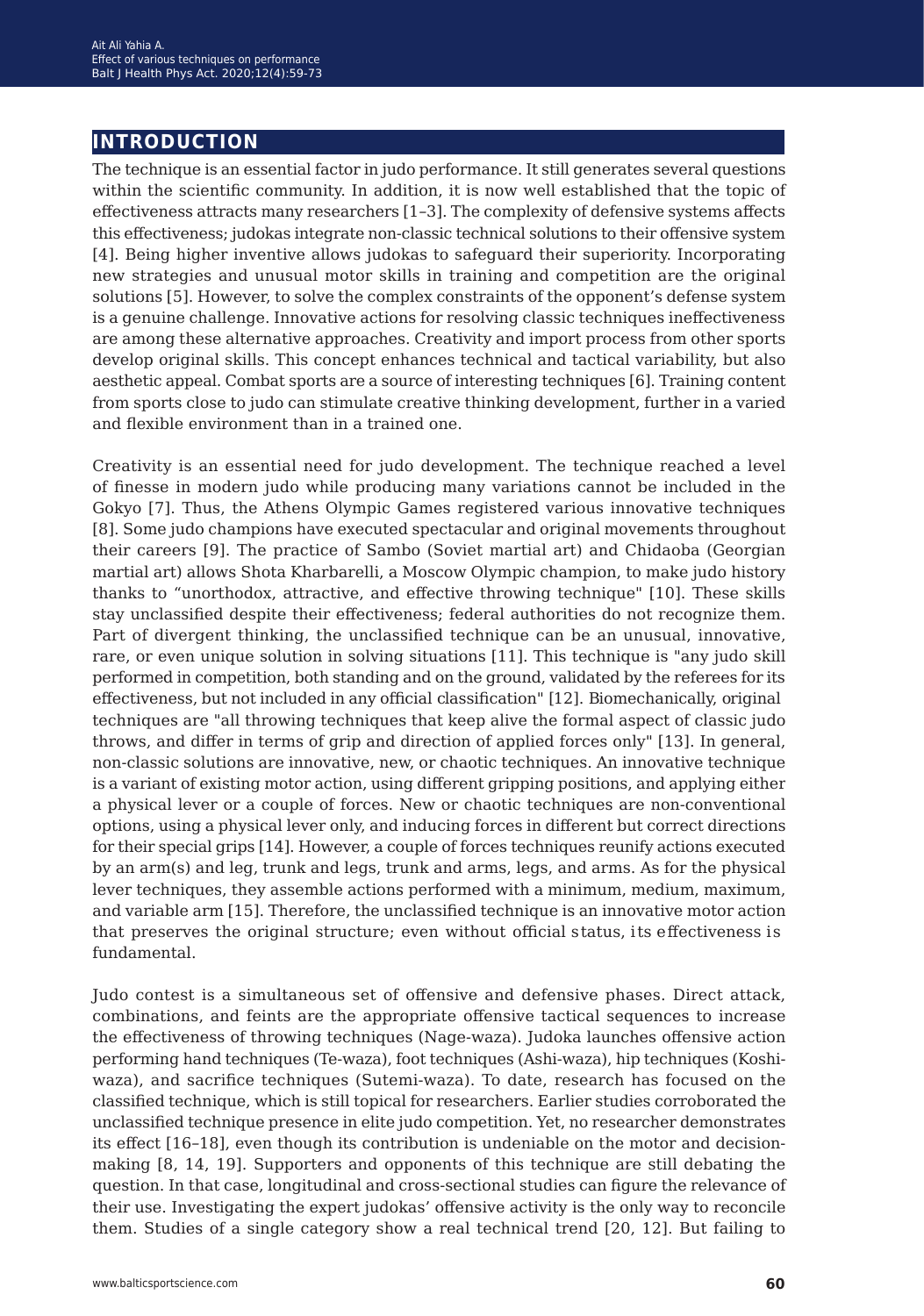cover other weight categories is the principal weakness of these studies. It is essential to determine what measure the elite judokas' offensive activity influences their performance in important competitions. Quantitative indicators of technical-tactical readiness are volume, variety, and effectiveness. The volume shows the number of technical actions performed; variety means the variants mastered by this judoka, and effectiveness is the ability to achieve high-level performance through this variety [21]. Thus, this study aims to assess the volume of attack activity, technical repertoire, and effectiveness of the male medalists at the Olympic Games of Athens 2004, Beijing 2008, London 2012, and Rio de Janeiro 2016. We hypothesized that the classified activity has more effect on the medalists' achievement than unclassified activity.

## **material and methods**

## **Participants**

The research material consisted of the official video recording of the judo competition of Athens, Beijing, London, and Rio de Janeiro Olympic Games. The current study concerned the 4 medalists' contests in all 7 male weight categories. A total of 575 contests were analyzed: extra-lightweight  $(-60 \text{ kg}) = 82$ ; half-lightweight  $(-66 \text{ kg}) = 81$ ; lightweight  $(-73 \text{ kg})$  $kg$ ) = 85; half-middleweight (-81 kg) = 82; middleweight (-90 kg) = 82; half-heavyweight  $(-100 \text{ kg}) = 81$ , and heavyweight  $(+100 \text{ kg}) = 82$ . These contests were registered from eliminatory, quarter-final, semi-final, repechage, third place, and final. The sample comprised 112 medalists that performed 3,664 Nage-waza actions, including 2,146 classified actions (Athens=546; Beijing=534; London=557; and Rio=509) and 1,518 unclassified actions (Athens=456; Beijing=459; London=329; and Rio=274).

### **Measures**

The Olympic competition was an attractive elite judo experimental framework. Studying the throwing techniques could explain medalists' achievement. For measuring such accomplishment, this analysis selected the volume of attack activity, technical repertoire, and effectiveness as dependent variables. Three phases compose the action of throwing: breaking the opponent's balance (Kuzushi), the positioning of the body (Tsukuri), and the throwing phase (Kake) [7]. Attempted action defined an action performed by the judoka, respecting these three phases, with no scoring points. Effective action defined any action scored points awarded by the referee. Volume of attack activity of the medalist was the sum of attempted unsuccessful actions and effective actions. The know-how composed of different techniques necessary for resolving complex situations was their technical repertoire. This research chose classified and unclassified techniques as independent variables. Each independent variable defined two indicators: throwing techniques and technical groups. Classified techniques referred to throwing techniques listed in the official program as IJF [22], Kodokan [23], and FFJDA [24]. These most taught programs differed in the total number of techniques. Unclassified techniques concerned all unofficial skills not incorporated in these three nomenclatures.

### **Procedure**

The International Olympic Committee (IOC) gave renewable authorization to consult the Olympic Multimedia Library [http://extranet.olympic.org]. To model performance through the offensive variables, the deferred observation was chosen for collecting data [25]. We used a judo competition analysis sheet for watching these contests. As part of our thesis, we analyzed for two years (2014*−*2015) the technical and tactical requirements of Olympic medalists of Athens, Beijing, and London [26]. Rio contests were observed in 2017. We verified all these data in 2019 [27].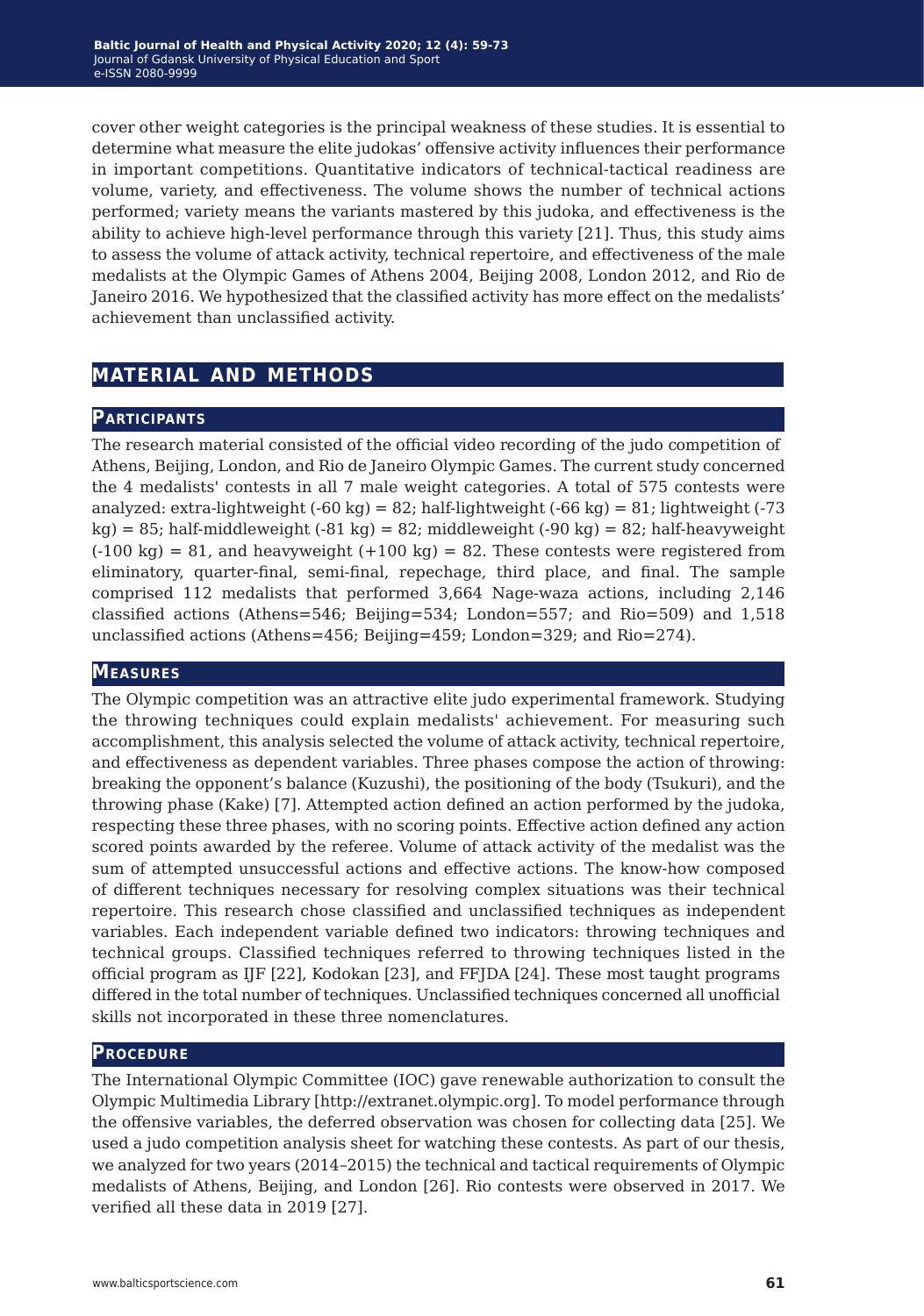### **Data analysis**

Each medalist was observed through the following parameters: total actions, total classified actions, total unclassified actions, total classified and unclassified technical groups, total effective classified actions, total effective unclassified actions, and total contests analyzed. Anderson-Darling test confirmed the data collected compatibility with the normal distribution. The descriptive analysis defined several position indicators (mean, standard deviation, first quartile, third quartile, median, minimum, and maximum). The t Student test and the analysis of variance (ANOVA one way) were used for the inter-Olympic (longitudinal study) and intra-Olympic (cross-sectional study) comparisons of each variable. Post hoc Tukey test allowed the pairwise comparison of their means. Cohen's estimator d determined the side effect for t student (strong effect  $d=0.80$ ; moderate effect  $d=.50$ ; small effect d=.20) [28]. Unbiased estimator  $\omega^2$  (strong effect  $\omega^2$ =.15; moderate effect  $ω^2 = 0.06$ ; small effect  $ω^2 = 0.01$ ) measured the side effect for analysis of variance [29]. The significance level was set at .05. The XLSTAT 2019.1.2 software performed all calculations.

## **results**

## **Medalists' volume of attack activity**

The Anderson-Darling test confirmed the normal law of data collected on the Olympic medalists contests of Athens ( $A^2$  (.752) = .653; p = .079), Beijing ( $A^2$  (.752) = .526;  $p = .165$ , London (A<sup>2</sup> (.752) = .334;  $p = .489$ ), and Rio (A<sup>2</sup> (.752) = .989;  $p = .916$ ). In addition, the t Student test did not perceive any significant difference between classified and unclassified techniques in Athens (t  $(2.005) = 1.091$ ; p = .280; 95% [-2.690; 9.119];  $d = 0.318$  [small effect]) and Beijing Olympics (t  $(2.005) = .941$ ; p = .351; 95% [-3.028; 8.385];  $d = .278$  [small effect]). A difference was found in London (t  $(2.005) = 2.929$ ;  $p = .005; 95\%$  [2.569; 13.717];  $d = .713$  [moderate effect]) and Rio (t (2.005) = 3.711;  $p = .000; 95%$  [3.859; 12.927];  $d = .932$  [strong effect]). The descriptive analysis revealed the superiority of classified techniques applied in London and Rio compared to unclassified techniques. ANOVA did not reveal any difference between medalists' attack activities performed by classified techniques (F  $(2.689) = .149$ ; p = .930;  $\omega^2$  = .000 [small effect]) and unclassified techniques (F (2.689) = 2.910; p= .038;  $\omega^2$  = .049 [small effect]) during these four tournaments (Table 1).

|     |            | Athens                                                  | Beijing         | London                                                                       | Rio                                                            | $M \pm SD$ | F | P     | $\omega^2$ |
|-----|------------|---------------------------------------------------------|-----------------|------------------------------------------------------------------------------|----------------------------------------------------------------|------------|---|-------|------------|
|     | (Min; Max) | (7.0; 57.0)                                             | (4.0; 38.0)     | (5.0; 51.0)                                                                  | (2.0; 33.0)                                                    |            |   |       |            |
| CT  |            | Med ( $Q_1$ ; $Q_3$ ) 16.0 (14.0; 22.3)                 |                 | 17.5 (13.5; 25.0) 16.0 (11.0; 27.0) 19.0 (13.0; 26.0) 19.2 ± 10.10 0.149 $*$ |                                                                |            |   | 0.930 | 0.000      |
|     | M±SD       | $19.5 \pm 10.1$                                         | $19.1 \pm 9.6$  | $19.9 \pm 11.4$                                                              | $18.2 \pm 9.0$                                                 |            |   |       |            |
| UCT | (Min; Max) | (0.0; 44.0)                                             | (1.0; 49.0)     | (0.0; 34.0)                                                                  | (0.0; 29.0)                                                    |            |   |       |            |
|     |            | Med (Q <sub>1</sub> ; Q <sub>3</sub> ) 14.5 (6.8; 23.3) | 13.0(8.0; 20.5) | 11.0(4.8; 18.0)                                                              | $8.0(4.0, 12.5)$ 13.6±10.5 2.910 <sup><math>\star</math></sup> |            |   | 0.038 | 0.049      |
|     | M±SD       | $16.3 \pm 11.9$                                         | $16.4 \pm 11.6$ | $11.8 \pm 9.3$                                                               | $9.8 \pm 7.9$                                                  |            |   |       |            |

Table 1. Volume of attack activity: Classified (CT) and unclassified techniques (UCT); M: Mean; SD: Standard deviation; Min: Minimum; Max: Maximum; Med: Median; Q<sub>1</sub>: first quartile; Q<sub>3</sub>: third quartile; \*: No difference  $(P<.05)$ 

### **Intra-Olympic volume of attack activity of classified technical groups**

Table 2 shows the comparison of classified technical groups' volume of attack activity. Technical groups of Athens medalists differed (F (2.689) = 15.107; p= .000;  $\omega^2$  = .274 [strong effect]). Post hoc Tukey test corroborated the difference between Te-waza and Ashi-waza; Ashi-waza and Sutemi-waza; Ashi-waza and Koshi-waza; Sutemi-waza and Koshi-waza. There was a significant difference in Beijing (F  $(2.689) = 10.141$ ; p = .000;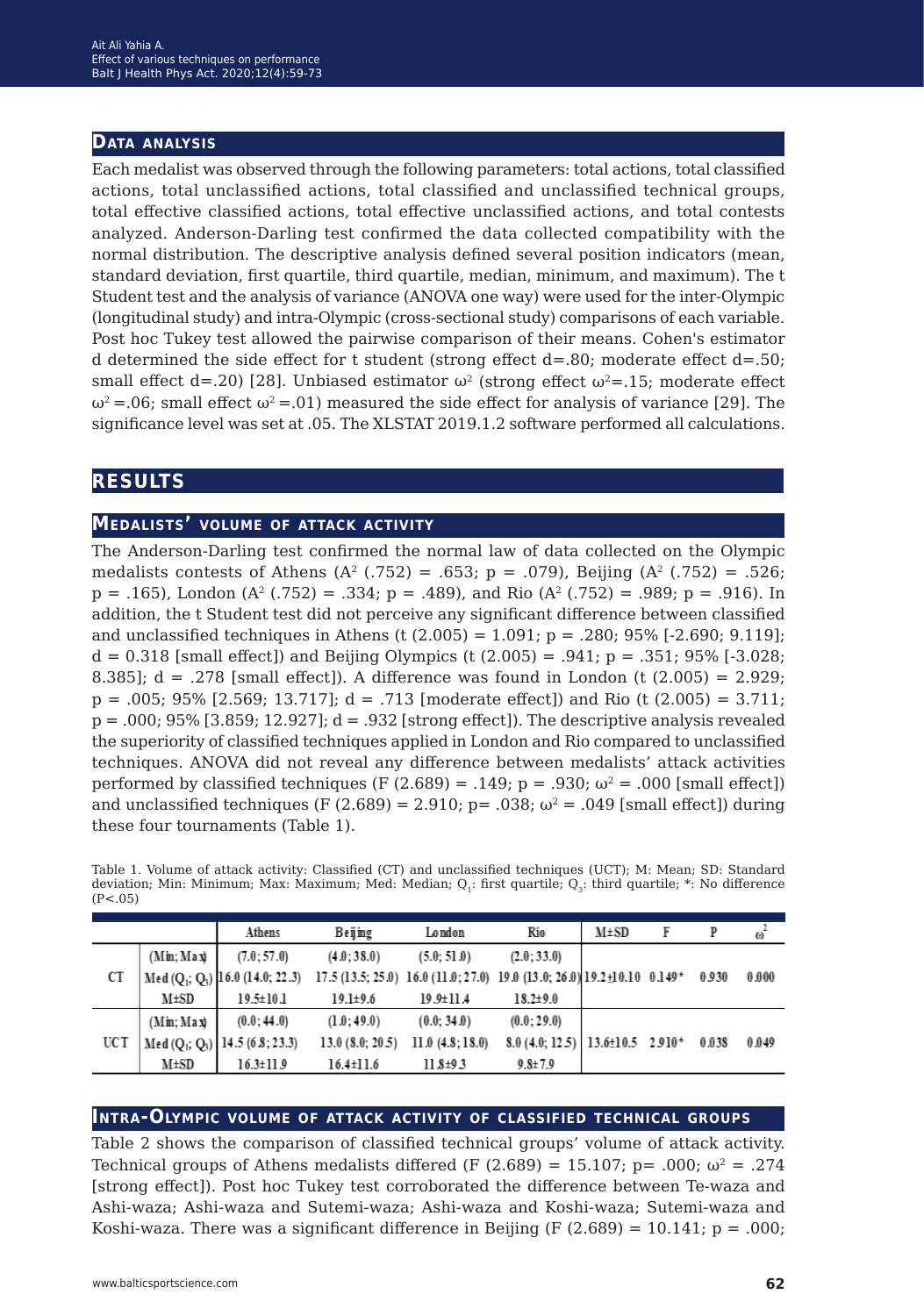$\omega^2$  = .197 [strong effect]). Post hoc Tukey test confirmed the difference between Ashiwaza and Koshi-waza, and Sutemi-waza and Koshi-waza. ANOVA confirmed a difference in London (F (2.689) = 19.988; p = .000;  $\omega^2$  = .337 [strong effect]). Post hoc Tukey test determined the difference between Te-waza and Ashi-waza; Ashi-waza and Koshi-waza; Ashi-waza and Sutemi-waza. There was a difference in Rio (F  $(2.689) = 33.545$ ; p = .000;  $\omega^2 = .466$  [strong effect]). Post hoc Tukey test approved the difference between Te-waza and Ashi-waza; Ashi-waza and Koshi-waza; Ashi-waza and Sutemi-waza; Sutemi-waza and Koshi-waza. Descriptive analysis attested Ashi-waza dominance in Athens, London, and Rio. Sutemi-waza presented the highest values in Beijing.

Table 2. Volume of attack activity of classified groups: Te-waza (TW), Ashi-waza (AW), Sutemi-waza (SW), and Koshi-waza (KW); Min: Minimum; Max: Maximum; Med: Median; Q<sub>1</sub>: first quartile; Q<sub>3</sub>: third quartile; \*\*: Significant difference (P<.05)

|                |                                       | TW                 | AW              | SW             | KW            | F          | P     | $\omega$ <sup>2</sup> |
|----------------|---------------------------------------|--------------------|-----------------|----------------|---------------|------------|-------|-----------------------|
|                | (Min; Max)                            | (0.0; 13.0)        | (2.0, 42.0)     | (0.0; 21.0)    | (0.0; 7.0)    |            |       |                       |
| Athens         | Med $(Q_1; Q_3)$                      | $3.0$ $(1.0; 4.0)$ | 8.0(3.8; 13.3)  | 4.0(1.0; 8.5)  | 0.0(0.0; 1.0) | $15.107**$ | 0.000 | 0.274                 |
|                | M±SD                                  | $3.0 + 2.9$        | $10.0 + 8.4$    | $5.8 + 6.0$    | $0.7 \pm 1.5$ |            |       |                       |
|                | (Min; Max)                            | (0.0; 10.0)        | (1.0; 26.0)     | (0.0; 22.0)    | (0.0; 8.0)    |            |       |                       |
| <b>Beijing</b> | Med(O <sub>1</sub> ; O <sub>3</sub> ) | $4.0$ $(1.0; 7.0)$ | 4.5(2.0; 8.0)   | 6.5(1.0; 10.5) | 0.0(0.0; 1.0) | $10.141**$ | 0.000 | 0.197                 |
|                | M±SD                                  | $4.1 \pm 3.3$      | $6.9 \pm 6.8$   | $7.3 \pm 6.5$  | $0.8 \pm 1.8$ |            |       |                       |
|                | (Min; Max)                            | (0.0; 13.0)        | (0.0; 39.0)     | (0.0; 11.0)    | (0.0; 3.0)    |            |       |                       |
| London         | $Med(Q_1; Q_3)$                       | 2.0 (1.0; 5.3)     | 9.5(4.5; 15.3)  | 3.0(0.0; 6.3)  | 0.0(0.0; 1.0) | $19.988**$ | 0.000 | 0.337                 |
|                | M±SD                                  | $3.5 \pm 3.6$      | $11.8 \pm 10.1$ | $3.9 + 3.7$    | $0.6 + 0.9$   |            |       |                       |
|                | (Min; Max)                            | (0.0; 8.0)         | (0.0; 32.0)     | (0.0; 12.0)    | (0.0; 2.0)    |            |       |                       |
| Rio            | Med(Q <sub>1</sub> ; Q <sub>3</sub> ) | 1.0(0.0; 4.0)      | 9.5(5.8; 20.0)  | 3.0(1.0; 6.0)  | 0.0(0.0;0.0)  | $33.545**$ | 0.000 | 0.466                 |
|                | M±SD                                  | $1.9\pm 2.3$       | $12.3 \pm 8.8$  | $3.8 + 3.5$    | $0.2 + 0.5$   |            |       |                       |

**Intra-Olympic volume of attack activity of unclassified technical groups**

Table 3 presents the comparison of unclassified technical groups' volume of attack activity. There was a significant difference between technical groups in Athens (F (2.689) = 22.198;  $p = .000$ ;  $\omega^2 = .362$  [strong effect]).

Table 3. Volume of attack activity of unclassified groups: Te-waza (TW), Ashi-waza (AW), Sutemi-waza (SW), and Koshi-waza (KW); Min: Minimum; Max: Maximum; Med: Median; Q<sub>1</sub>: first quartile; Q<sub>3</sub>: third quartile; \*\*: Significant difference (P<.05)

|         |                                       | ΙW                | AW                 | SW            | KW            | F          | P     | $\omega^2$ |
|---------|---------------------------------------|-------------------|--------------------|---------------|---------------|------------|-------|------------|
|         | (Min; Max)                            | (0.0; 41.0)       | (0.0; 11.0)        | (0.0; 15.0)   | (0.0; 10.0)   |            |       |            |
| Athens  | Med(O <sub>1</sub> ; O <sub>3</sub> ) | 10.5(3.8; 16.5)   | 0.0(0.0; 1.0)      | 1.0(0.0; 2.3) | 0.0(0.0; 1.0) | $22.198**$ | 0.000 | 0.362      |
|         | $M \pm SD$                            | $11.9 \pm 10.8$   | $1.3 \pm 2.5$      | $2.0 + 3.1$   | $1.2 \pm 2.3$ |            |       |            |
|         | (Min; Max)                            | (0.0; 32.0)       | (0.0; 8.0)         | (0.0; 15.0)   | (0.0; 7.0)    |            |       |            |
| Beijing | Med(Q <sub>1</sub> ; Q <sub>3</sub> ) | 8.5(5.0; 16.8)    | 0.5(0.0; 1.0)      | 1.0(0.0; 4.0) | 0.0(0.0; 1.0) | $28.090**$ | 0.000 | 0.420      |
|         | $M \pm SD$                            | $12.0 + 9.6$      | $1.0 + 1.7$        | $2.6 + 3.9$   | $0.8 \pm 1.6$ |            |       |            |
|         | (Min; Max)                            | (0.0; 32.0)       | (0.0; 9.0)         | (0.0; 8.0)    | (0.0; 4.0)    |            |       |            |
| London  | $Med(Q_1; Q_3)$                       | $5.5$ (1.8; 13.3) | $1.0 \ (0.0; 2.0)$ | 0.0(0.0; 1.0) | 0.0(0.0; 0.3) | $19.498**$ | 0.000 | 0.331      |
|         | $M \pm SD$                            | $8.7 + 8.8$       | $1.8 \pm 2.5$      | $0.9 + 1.8$   | $0.4 \pm 0.9$ |            |       |            |
|         | (Min; Max)                            | (0.0; 22.0)       | (0.0; 13.0)        | (0.0; 15.0)   | (0.0; 8.0)    |            |       |            |
| Rio     | Med(Q <sub>1</sub> ; Q <sub>3</sub> ) | 5.5(0.8; 8.3)     | $1.0 \ (0.0; 2.3)$ | 1.0(0.0; 2.3) | 0.0(0.0; 1.0) | $9.085**$  | 0.000 | 0.178      |
|         | $M \pm SD$                            | $5.6 \pm 6.3$     | $1.6 \pm 2.7$      | $1.9 + 3.2$   | $0.6 \pm 1.6$ |            |       |            |

Post hoc Tukey test confirmed the difference between Te-waza and Ashi-waza; Te-waza and Sutemi-waza; Te-waza and Koshi-waza. Technical groups of Beijing differed (F  $(2.689)$  = 28.090;  $p = .000$ ;  $\omega^2 = .420$  [strong effect]). Post hoc Tukey test approved the difference between Te-waza and Ashi-waza; Te-waza and Sutemi-waza; Te-waza and Koshi-waza.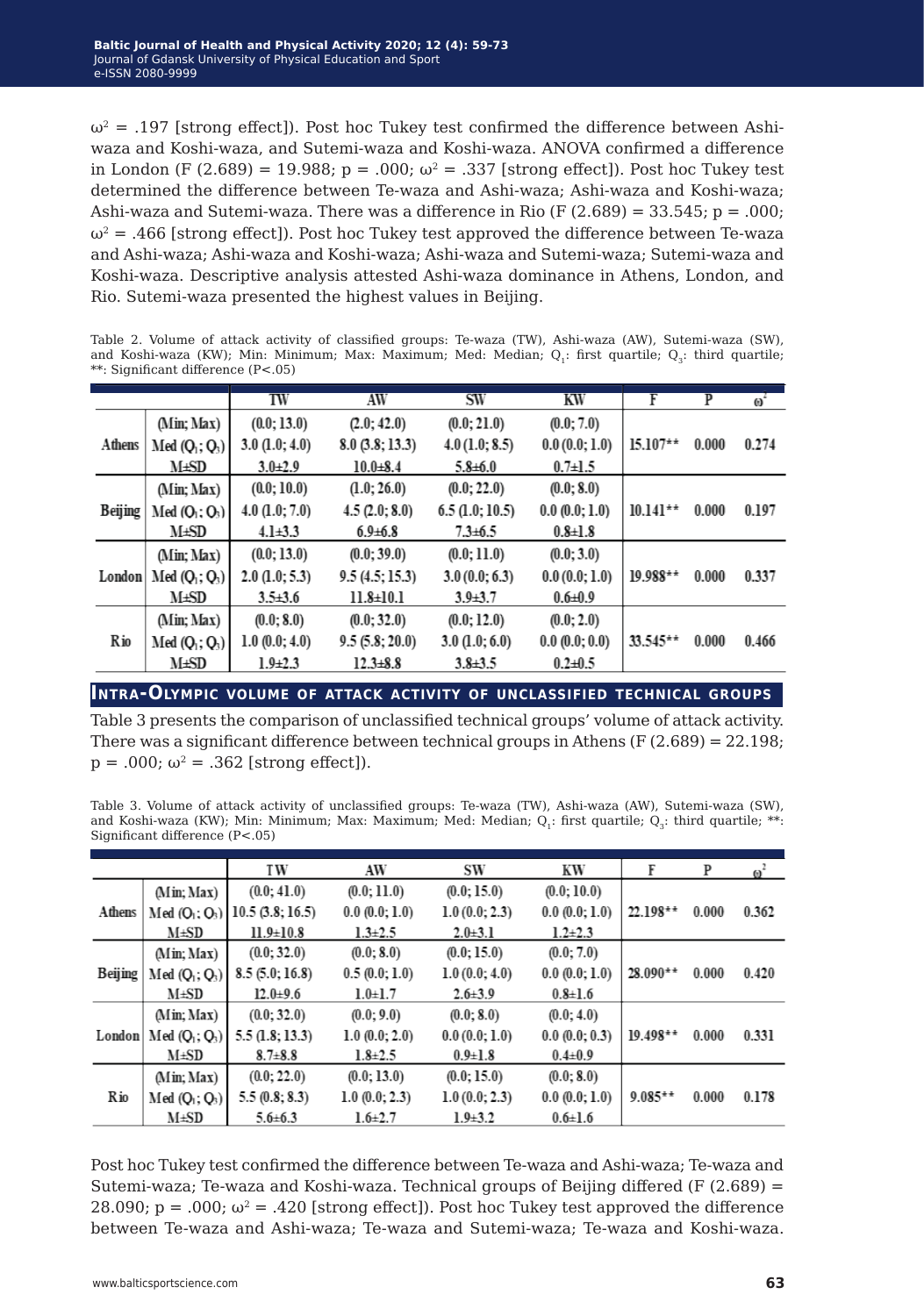ANOVA confirmed a difference between London technical groups  $(F(2.689) = 19.498; p =$ .000;  $\omega^2 = .331$  [strong effect]). Post hoc Tukey test corroborated the difference between Te-waza and Ashi-waza; Te-waza and Sutemi-waza; Te-waza and Koshi-waza. Regarding the technical groups of Rio, their attack activity differed (F  $(2.689) = 9.085$ ; p = .000;  $ω^2 = .178$  [strong effect]). Post hoc Tukey test affirmed the difference between Te-waza  $\Box$ and Ashi-waza; Te-waza and Sutemi-waza; Te-waza and Koshi-waza. Descriptive analysis showed the superiority of Te-waza during these four tournaments.

## **Inter-Olympic technical groups' volume of attack activity**

ANOVA did not confirm a difference of the attack activity of classified Te-waza (F (2.689)  $= 2.464$ ;  $p = .066$ ;  $\omega^2 = .038$  [small effect]), Ashi-waza (F (2.689) = 2.224, p = .090,  $ω^2 = .032$  [small effect]), Sutemi-waza (F (2.689) = 3.025; p = .033; ω<sup>2</sup> = .051 [small effect), and Koshi-waza (F (2.689) = 1.059, p = .370,  $\omega^2$  = .002 [small effect]). Also, no difference was found between the attack activity of unclassified Ashi-waza (F (2.689)  $= .559$ ;  $p = .643$ ;  $\omega^2 = .000$  [small effect]), Sutemi-waza (F (2.689) = 1.483; p = .223;  $ω^2 = .013$  [small effect]), and Koshi-waza (F (2.689) = .986, p = .402;  $ω^2 = .000$  [small effect]). Only Te-waza showed a difference (F  $(2.689) = 3.149$ ; p = .028;  $\omega^2 = .054$  [small effect]). Post hoc Tukey test confirmed this difference between Athens and Rio; Beijing and Rio. Te-waza applied in Beijing revealed its superiority (Figure 1).



Fig. 1. Volume of attack activity of unclassified Te-waza

### **Medalists' technical repertoire**

For the t Student test, the classified and unclassified technical repertoires of the medalists differed in Athens (t  $(2.005) = 4.701$ ;  $p < .0001$ ; 95% [2.048; 5.094];  $d = 1.259$  [strong effect]), Beijing (t  $(2.005) = 2.892$ ; p = .006; 95% [.701; 3.870]; d = .704 [moderate effect]), London (t  $(2.005) = 6.759$ ; p < .0001; 95% [2.839; 5.233]; d=1.686 [strong] effect]), and Rio (t (2.005) = 4.056; p = .000; 95% [1.571; 4.643]; d = .963 [strong effect]). Descriptive analysis corroborated the supremacy of the classified technical repertoire of Athens, Beijing, London, and Rio over those of the unclassified techniques. ANOVA did not affirm the difference between the repertoires of classified techniques (F  $(2.689) = 1.509$ ;  $p = .216$ ;  $\omega^2 = .013$  [small effect]). By contrast, a difference was found between the unclassified techniques (F (2.689) = 3.051; p = .032;  $\omega^2$  = .052 [small effect]). Post hoc Tukey test confirmed the difference between Beijing and Rio repertoires. Unclassified techniques repertoires performed at Beijing showed the highest values (Table 4).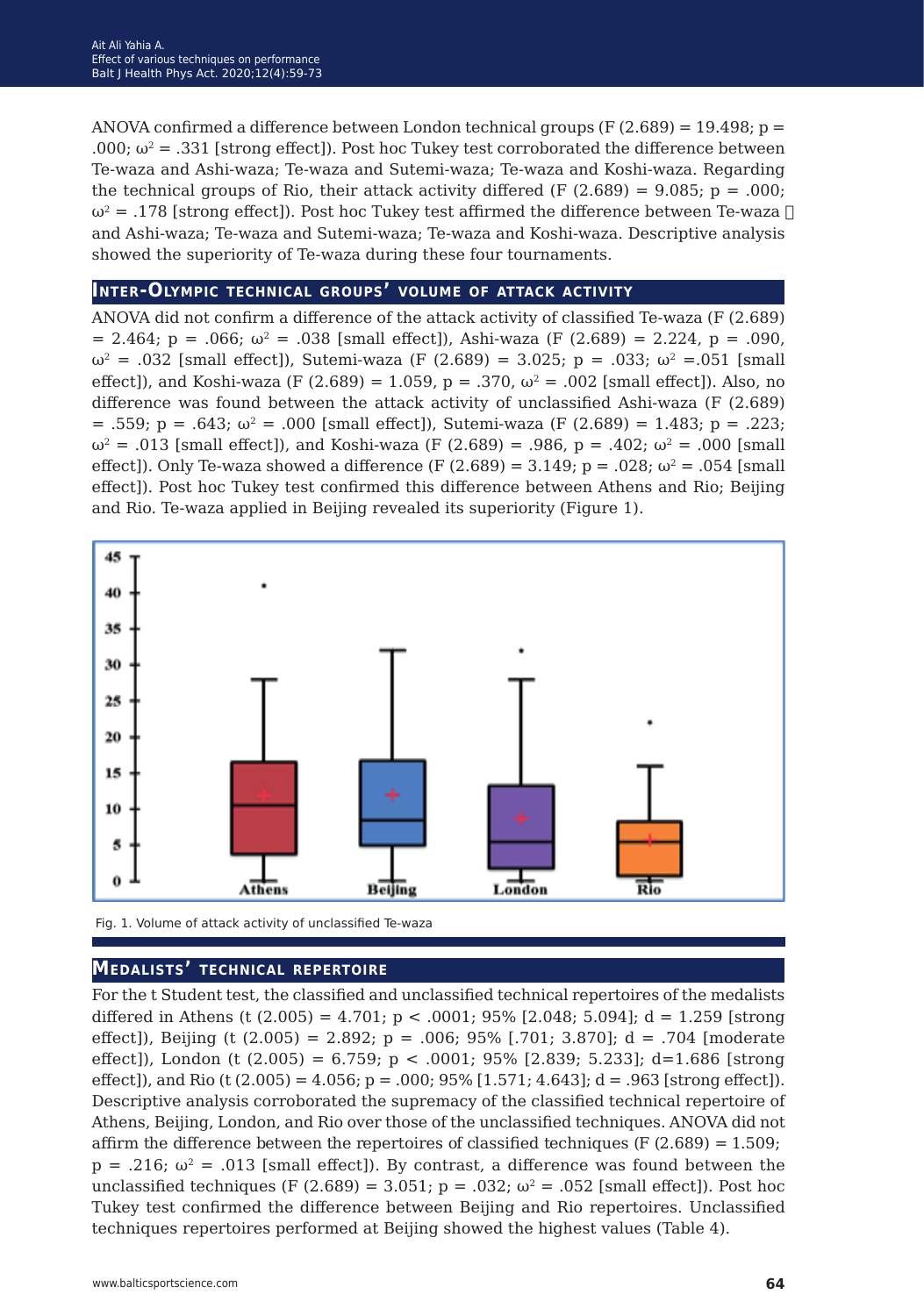Table 4. Medalists' repertoires of classified (CT) and unclassified (UCT) techniques. M: Mean; SD: Standard deviation; Min: Minimum; Max: Maximum; Med: Median; Q<sub>1</sub>: first quartile; Q<sub>2</sub>: third quartile; \*: No difference; \*\*: Significant difference (P<.05)

|     |                                       | Athens        | <b>Beijing</b> | London        | Rio           | $M \pm SD$    | F         | P     | $\omega$ |
|-----|---------------------------------------|---------------|----------------|---------------|---------------|---------------|-----------|-------|----------|
|     | (Min; Max)                            | (3.0; 15.0)   | (3.0; 15.0)    | (2.0; 12.0)   | (1.0; 14.0)   |               |           |       |          |
| CT  | $Med(Q_1; Q_3)$                       | 8.0(6.0; 9.3) | 6.5(5.0;10.0)  | 7.0(6.0;10.0) | 6.0(4.0; 9.0) | $7.4 \pm 3.0$ | $1.509*$  | 0.216 | 0.013    |
|     | M±SD                                  | $8.1 \pm 2.8$ | $7.4 \pm 3.2$  | $7.6{\pm}2.4$ | $6.5 \pm 3.2$ |               |           |       |          |
|     | (Min; Max)                            | (0.0; 12.0)   | (1.0; 13.0)    | (0.0; 8.0)    | (0.0; 9.0)    |               |           |       |          |
| UCT | Med(Q <sub>1</sub> ; Q <sub>3</sub> ) | 4.0(2.8; 5.5) | 4.0(4.0; 7.0)  | 4.0(2.0; 5.3) | 2.5(1.8; 5.0) | $4.2 \pm 2.6$ | $3.051**$ | 0.032 | 0.052    |
|     | M±SD                                  | $4.6 \pm 2.8$ | $5.1\pm 2.6$   | $3.6 \pm 2.1$ | $3.4 \pm 2.5$ |               |           |       |          |

#### **Intra-Olympic repertoire of classified technical groups**

Table 5 compares repertoire of classified technical groups. There was a difference in Athens repertoires (F (2.689) = 27.491;  $p = .000$ ;  $\omega^2 = .415$  [strong effect]). Post hoc Tukey test confirmed a difference between Te-waza and Ashi-waza; Te-waza and Koshi-waza; Ashiwaza and Sutemi-waza; Ashi-waza and Koshi-waza; Sutemi-waza and Koshi-waza. ANOVA confirm a difference among Beijing repertoires (F (2.689) = 16.505; p = .000;  $\omega^2$  = .293 [strong effect]). Post hoc Tukey test corroborated a difference between Te-waza and Ashi-waza; Te-waza and Koshi-waza; Ashi-waza and Koshi-waza; Sutemi-waza and Koshiwaza. Repertoires applied in London differed (F  $(2.689) = 36.500$ ; p = .000;  $\omega^2 = .487$ [strong effect]). Post hoc Tukey test approved the difference between Te-waza and Ashiwaza; Ashi-waza and Sutemi-waza; Ashi-waza and Koshi-waza; Sutemi-waza and Koshiwaza. Ashi-waza ran this event. Repertoires of Rio differed (F  $(2.689) = 43.183$ ; p = .000;  $\omega^2$  = .530 [strong effect]). Post hoc Tukey test certified the difference between Te-waza and Ashi-waza; Te-waza and Sutemi-waza; Ashi-waza and Sutemi-waza; Ashi-waza and Koshi-waza; Sutemi-waza and Koshi-waza. Ashi-waza repertoire presented the highest values at these four competitions.

Table 5. Repertoires of classified groups: Te-waza (TW), Ashi-waza (AW), Sutemi-waza (SW), and Koshi-waza (KW); Min: Minimum; Max: Maximum; Med: Median;  $Q_1$ : first quartile;  $Q_3$ : third quartile; \*\*: Significant difference  $(P < .05)$ 

|         |                                       | TW                 | AW             | <b>SW</b>           | KW            | F          | P     | $\omega^2$ |
|---------|---------------------------------------|--------------------|----------------|---------------------|---------------|------------|-------|------------|
|         | (Min; Max)                            | (0.0; 5.0)         | (1.0; 9.0)     | (0.0; 6.0)          | (0.0; 1.0)    |            |       |            |
| Athens  | Med(O <sub>1</sub> ; O <sub>2</sub> ) | $1.0 \ (1.0; 3.0)$ | 4.0 (2.0; 5.0) | $2.0 \ (1.0; 2.3)$  | 0.0(0.0; 1.0) | $27.491**$ | 0.000 | 0.415      |
|         | M±SD                                  | $1.9 \pm 1.5$      | $4.0 \pm 2.0$  | $1.9 \pm 1.5$       | $0.4 \pm 0.5$ |            |       |            |
|         | (Min; Max)                            | (0.0; 5.0)         | (1.0; 7.0)     | (0.0; 5.0)          | (0.0; 3.0)    |            |       |            |
| Beijing | Med(O <sub>1</sub> ; O <sub>3</sub> ) | 2.0 (1.0; 3.0)     | 2.0 (2.0; 4.0) | $2.0 \, (1.0; 3.3)$ | 0.0(0.0; 1.0) | $16.505**$ | 0.000 | 0.293      |
|         | M±SD                                  | $1.8 \pm 1.3$      | $2.9 \pm 1.7$  | $2.3 \pm 1.6$       | $0.4 \pm 0.7$ |            |       |            |
|         | (Min; Max)                            | (0.0; 4.0)         | (0.0; 9.0)     | (0.0; 5.0)          | (0.0; 2.0)    |            |       |            |
| London  | Med $(Q_1, Q_3)$                      | $1.0 \ (1.0; 2.0)$ | 4.0(3.0; 5.3)  | 2.0(0.0; 3.0)       | 0.0(0.0; 1.0) | $36.500**$ | 0.000 | 0.487      |
|         | <b>M</b> ±SD                          | $1.3 \pm 0.9$      | $4.2 \pm 2.1$  | $1.8 \pm 1.5$       | $0.4 \pm 0.6$ |            |       |            |
| Rio     | (Min; Max)                            | (0.0; 2.0)         | (0.0; 9.0)     | (0.0; 4.0)          | (0.0; 1.0)    |            |       |            |
|         | Med(O <sub>1</sub> ; O <sub>3</sub> ) | 0.5(0.0; 1.0)      | 4.0 (2.0; 5.3) | 1.5(0.0; 3.0)       | 0.0(0.0;0.0)  | $43.183**$ | 0.000 | 0.530      |
|         | <b>M</b> <sup>+</sup> SD              | $0.6 + 0.6$        | $4.1 \pm 2.3$  | $1.7 \pm 1.5$       | $0.1 + 0.4$   |            |       |            |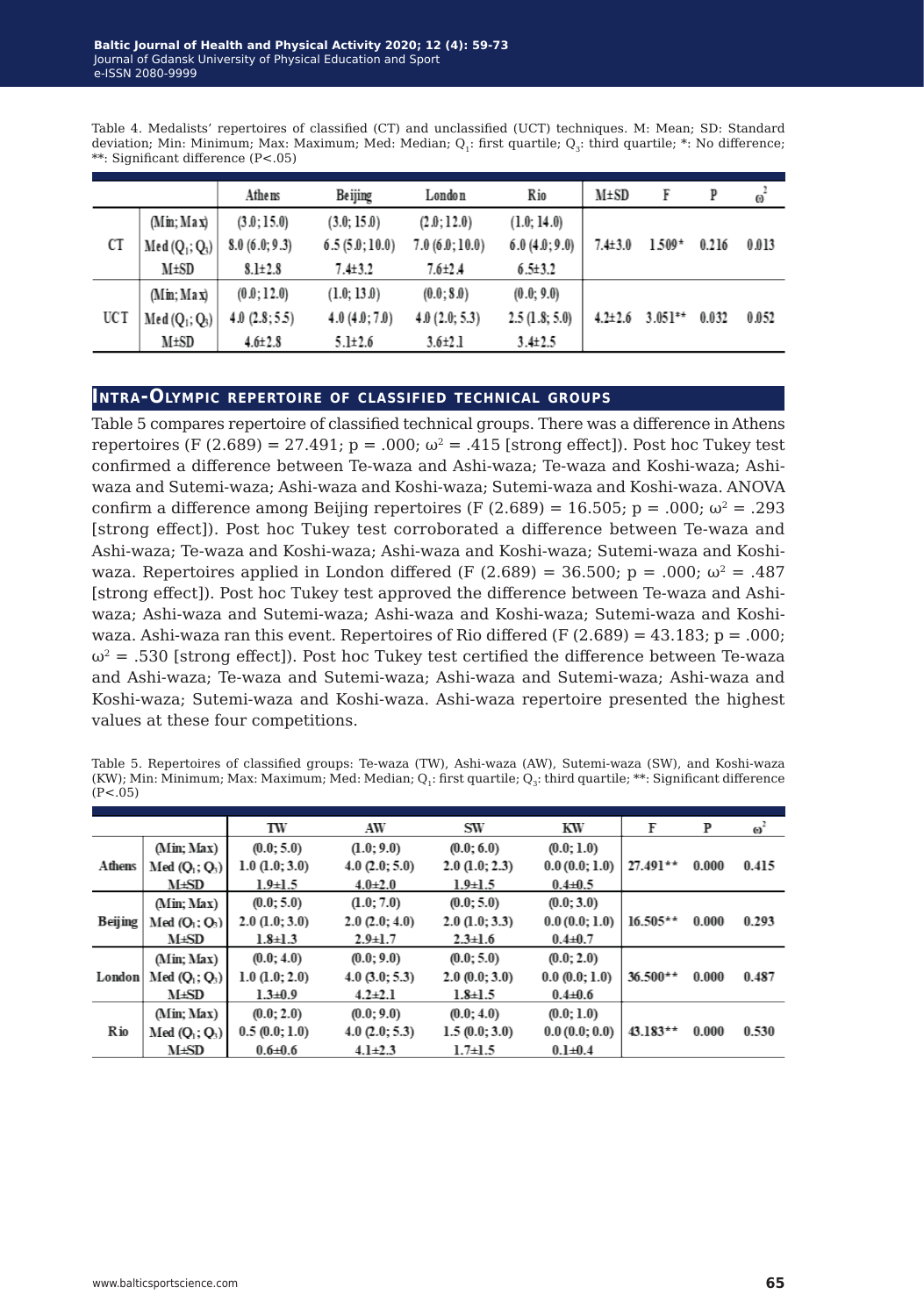## **Intra-Olympic repertoire of unclassified technical groups**

Table 6 provides repertoires of unclassified technical groups. Statistical analysis revealed a difference between Athens repertoires (F (2.689) = 23.280; p = .000;  $\omega^2$  = .374 [strong] effect]). Post hoc Tukey test approved the difference between Te-waza and Ashi-waza; Tewaza and Sutemi-waza; Te-waza and Koshi-waza. There was a difference between Beijing repertoires (F (2.689) = 42.636; p = .000;  $\omega^2$  = .527 [strong effect]). Post hoc Tukey test confirmed the difference between Te-waza and Ashi-waza; Te-waza and Sutemi-waza; Te-waza and Koshi-waza. ANOVA confirmed a difference among London repertoires (F  $(2.689) = 17.954$ ; p = .000;  $\omega^2 = .312$  [strong effect]). Post hoc Tukey test corroborated the difference between Te-waza and Ashi-waza; Te-waza and Sutemi-waza; Te-waza and Koshi-waza. Repertoires performed in Rio differed (F  $(2.689) = 5.013$ ; p = .003;  $\omega^2 = .097$ [moderate effect]). Post hoc Tukey test affirmed the difference between Te-waza and Koshi-waza. Te-waza proved the highest values in these four Games.

Table 6. Repertoires of unclassified groups: Te-waza (TW), Ashi-waza (AW), Sutemi-waza (SW), and Koshiwaza (KW); Min: Minimum; Max: Maximum; Med: Median; Q<sub>1</sub>: first quartile; Q<sub>3</sub>: third quartile; \*\*: Significant difference (P<.05)

|                |                                       | TW                  | AW                 | SW                 | KW            | F          | P     | $\omega^2$ |
|----------------|---------------------------------------|---------------------|--------------------|--------------------|---------------|------------|-------|------------|
|                | (Min; Max)                            | (0.0; 5.0)          | (0.0; 3.0)         | (0.0; 4.0)         | (0.0; 2.0)    |            |       |            |
| Athens         | Med $(Q_1, Q_3)$                      | 2.5(1.0; 4.3)       | 0.0(0.0; 1.0)      | $1.0 \ (0.0; 1.0)$ | 0.0(0.0; 1.0) | $23.280**$ | 0.000 | 0.374      |
|                | M±SD                                  | $2.6 \pm 1.7$       | $0.6 + 0.8$        | $1.0 + 1.0$        | $0.4 \pm 0.6$ |            |       |            |
|                | (Min; Max)                            | (0.0; 7.0)          | (0.0; 2.0)         | (0.0; 4.0)         | (0.0; 2.0)    |            |       |            |
| <b>Beijing</b> | Med(0 <sub>1</sub> ; 0 <sub>3</sub> ) | 3.0(2.0; 4.3)       | 0.5(0.0; 1.0)      | 1.0(0.0; 1.3)      | 0.0(0.0; 1.0) | $42.636**$ | 0.000 | 0.527      |
|                | M±SD                                  | $3.3 \pm 1.8$       | $0.6 + 0.6$        | $0.9 \pm 1.1$      | $0.4 \pm 0.6$ |            |       |            |
|                | (Min; Max)                            | (0.0; 4.0)          | (0.0; 3.0)         | (0.0; 3.0)         | (0.0; 2.0)    |            |       |            |
| London         | $Med(Q_1; Q_2)$                       | $2.0 \, (1.0; 3.0)$ | $1.0 \ (0.0; 1.0)$ | 0.0(0.0; 1.0)      | 0.0(0.0; 0.3) | $17.954**$ | 0.000 | 0.312      |
|                | M±SD                                  | $1.9 \pm 1.1$       | $0.9 + 0.9$        | $0.5 \pm 0.8$      | $0.3 + 0.6$   |            |       |            |
| Rio            | (Min; Max)                            | (0.0; 4.0)          | (0.0; 4.0)         | (0.0; 3.0)         | (0.0; 2.0)    |            |       |            |
|                | Med(Q <sub>1</sub> ; Q <sub>3</sub> ) | 1.0(0.8; 2.0)       | $1.0 \ (0.0; 1.0)$ | 0.5(0.0; 1.0)      | 0.0(0.0; 1.0) | $5.013**$  | 0.000 | 0.097      |
|                | M±SD                                  | $1.4 \pm 1.2$       | $0.9 \pm 1.1$      | $0.7 + 0.9$        | $0.4 \pm 0.6$ |            |       |            |

## **Inter-Olympic technical groups' repertoire**

No difference was found between the classified repertoires of Ashi-waza (F  $(2.689)$  = 2.225; p = .086;  $\omega^2$  = .033 [small effect]), Sutemi-waza (F (2.689) = .886; p = .451;  $ω^2 = .000$  [small effect]), and Koshi-waza (F (2.689) = 1.479; p = .224;  $ω^2 = .013$  [small effect). In contrast, Te-waza repertoires differed (F (2.689) = 7.779; p < .001;  $\omega^2$  = .154 [strong effect]). Post hoc Tukey test confirmed the difference between Te-waza repertoires of Athens and Rio; Beijing and Rio. Descriptive analysis certified the ascendancy of Tewaza at Athens and Beijing over Rio (Figure 2). ANOVA did not reveal a difference between the unclassified repertoires of Ashi-waza (F (2.69) = 1.160;  $p = .328$ ;  $\omega^2 = .004$  [small effect]), Sutemi-waza (F (2.69) = 1.348;  $p = .263$ ;  $\omega^2 = .009$  [small effect]), and Koshi-waza  $(F (2.69) = .099; p = .961; \omega^2 = .000$  [small effect]). Te-waza repertoires differed (F (2.69)  $= 9.529$ ; p < .001;  $\omega^2 = .186$  [strong effect]). Post hoc Tukey test approved this difference between Te-waza repertoires of Beijing and London; Beijing and Rio. Te-waza repertoire of Beijing showed its dominance over London and Rio (Figure 2).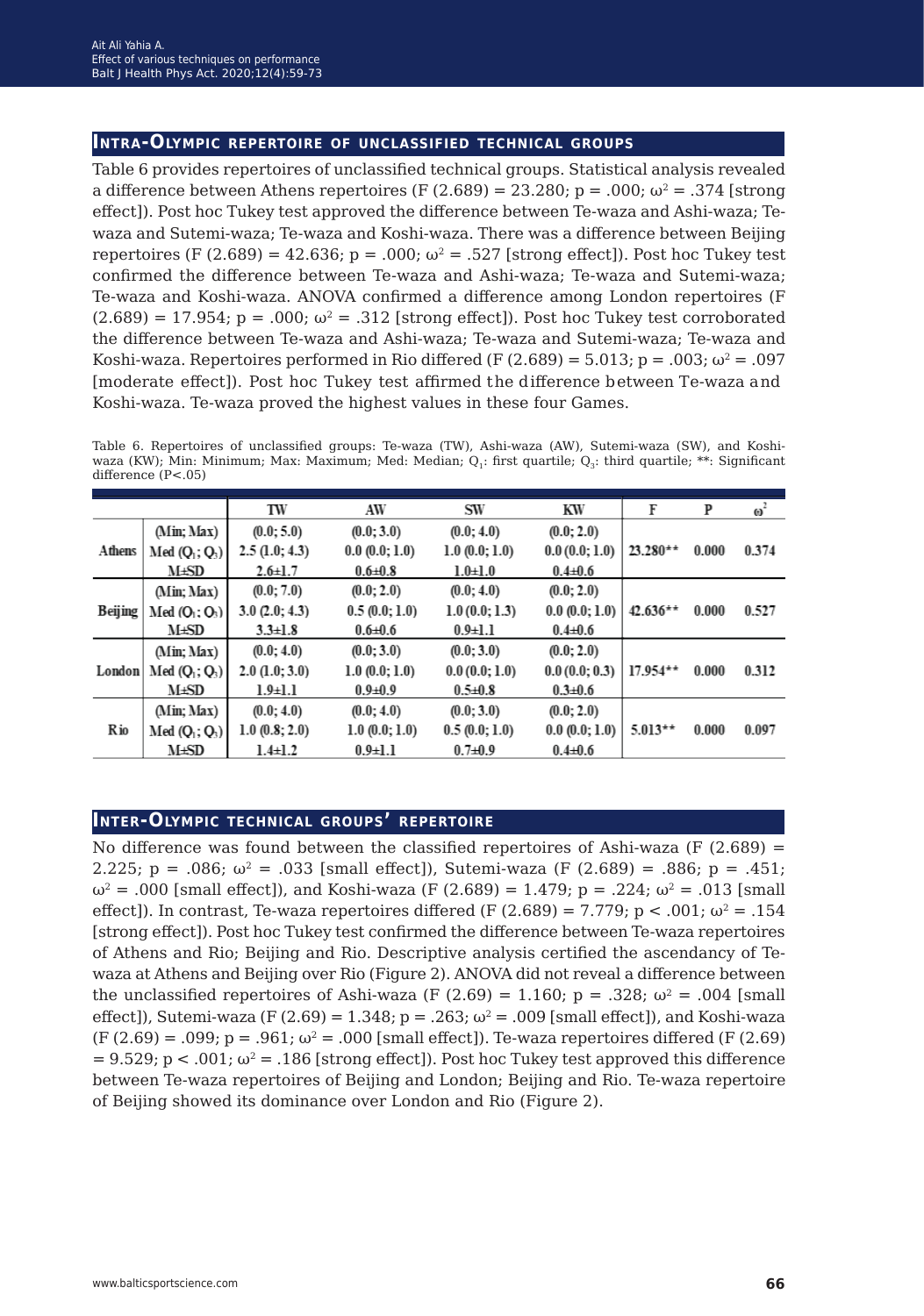

## **Medalists' technical effectiveness**

The t Student test did not discern any significant difference between classified and unclassified technical effectiveness in Beijing (t  $(2.005) = .446$ ; p = .657; 95% [ $-.748$ ; 1.177]; d = .119 [small effect]), London (t (2.005) =1.186; p = .241; 95% [-.296; 1.153];  $d = .317$  [small effect]), and Athens (t (2.005) = 1.442; p = .155; 95% [-.321; 1.964]; d = .385 [small effect]). A difference was found in Rio (t (2.005) = 2.251; p = .028; 95%  $[0.094; 1.621]$ ; d = .602 [moderate effect]). Effectiveness of classified techniques was higher than the unclassified technique in this tournament. Additionally, ANOVA revealed a difference between the technical classified effectiveness (F  $(2.689) = 5.522$ ; p = .001;  $\omega^2$  = .108 [strong effect]). Post hoc Tukey test approved the difference between Athens and London; Athens and Rio. Also, there was a difference in the unclassified techniques effectiveness (F (2.689) = 3.961; p = .010;  $\omega^2$  = .073 [moderate effect]). Post hoc Tukey test confirmed the difference between Athens and London, and Athens and Rio. Descriptive analysis corroborated the dominance of the effectiveness of the classified and unclassified techniques applied in Athens and Beijing (Table 7).

|      |                                       | Athens        | Beijing       | London        | Rio                | $M \pm SD$    | F         | P     | $\omega$ <sup>*</sup> |
|------|---------------------------------------|---------------|---------------|---------------|--------------------|---------------|-----------|-------|-----------------------|
|      | (Min; Max)                            | (0.0; 7.0)    | (0.0; 6.0)    | (0.0; 5.0)    | (0.0; 6.0)         |               |           |       |                       |
| CT   | $Med(Q_1; Q_3)$                       | 4.0(2.0; 5.0) | 2.0(1.0; 4.0) | 2.0(1.0; 2.3) | $2.0$ $(1.0; 3.0)$ | $2.6 \pm 1.8$ | $5.522**$ | 0.001 | 0.108                 |
|      | M±SD                                  | $3.6 \pm 2.0$ | $2.5 \pm 1.8$ | $1.8 \pm 1.3$ | $2.4 \pm 1.5$      |               |           |       |                       |
| UC T | (Min; Max)                            | (0.0; 10.0)   | (0.0; 6.0)    | (0.0; 5.0)    | (0.0; 4.0)         |               |           |       |                       |
|      | Med(Q <sub>1</sub> ; Q <sub>3</sub> ) | 2.0(1.0; 4.0) | 2.0(1.0; 3.0) | 1.0(0.0; 2.0) | 1.0(0.0; 3.0)      | $2.0 \pm 1.8$ | $3.961**$ | 0.010 | 0.073                 |
|      | M±SD                                  | $2.8 \pm 2.2$ | $2.3 \pm 1.8$ | 1.4±1.4       | $1.5 \pm 1.4$      |               |           |       |                       |

Table 7. Medalists' technical classified (C) and unclassified (UCT) effectiveness. M: Mean; SD: Standard deviation; Min: Minimum; Max: Maximum; Med: Median; Q<sub>1</sub>: first quartile; Q<sub>3</sub>: third quartile; \*\*: Significant difference (P<.05)

### **Inter-Olympic classified technical groups' effectiveness**

Table 8 shows the effectiveness of the classified technical groups. Statistical analysis proved a difference between the classified technical effectiveness of Athens (F  $(2.689)$  = 5.893; p = .001;  $\omega^2$  = .116 [strong effect]). Post hoc Tukey test confirmed the difference between Te-waza and Koshi-waza; Ashi-waza and Koshi-waza; Sutemi-waza and Koshiwaza. There was a difference among Beijing groups effectiveness (F  $(2.689) = 4.587$ ;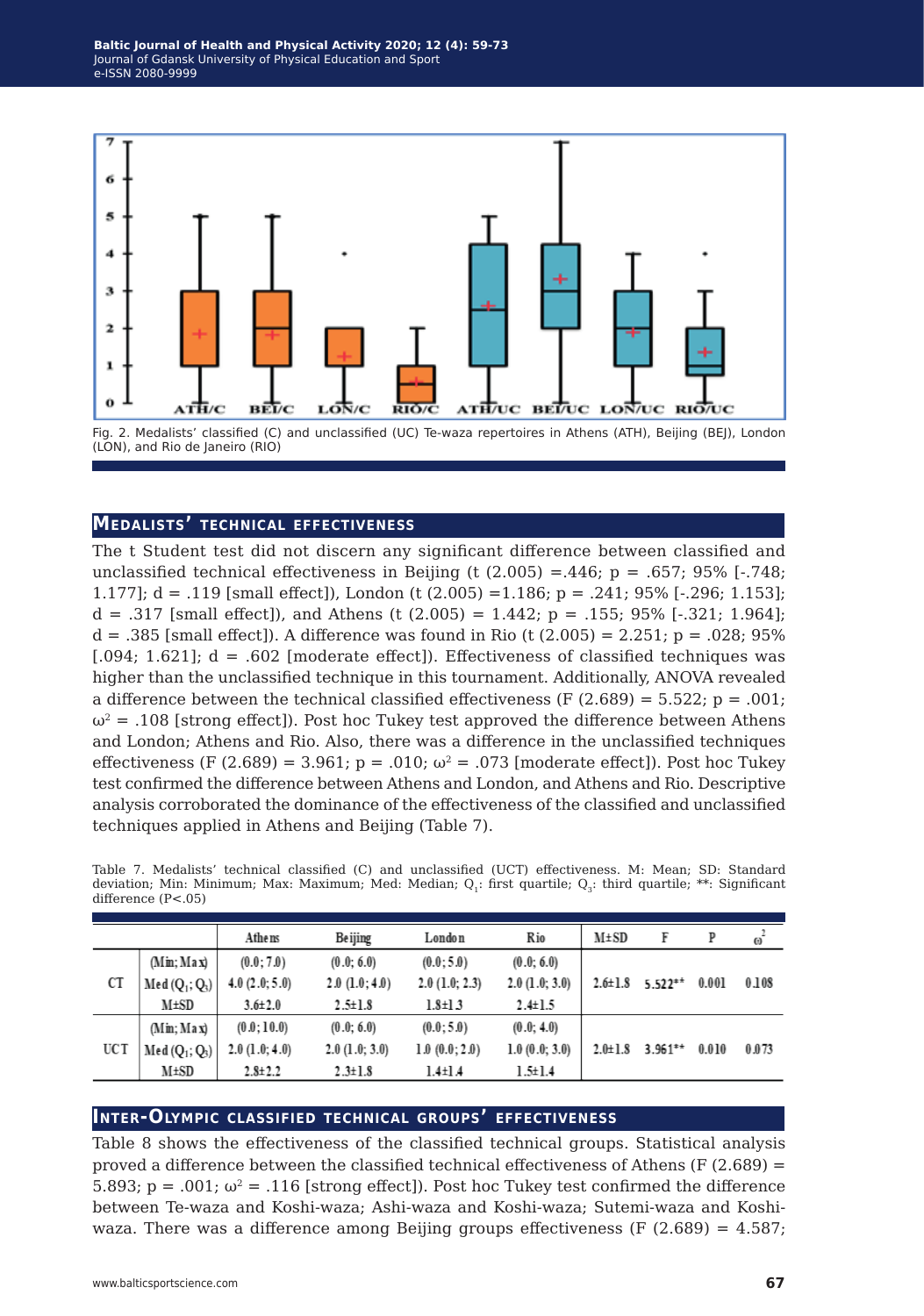$p = .005$ ;  $\omega^2 = .088$  [moderate effect]). Post hoc Tukey test approved the difference between Te-waza and Koshi-waza; Ashi-waza and Koshi-waza; Sutemi-waza and Koshi-waza. ANOVA determined a difference between the effectiveness of London groups  $(F(2.689) = 4.259;$  $p = .007$ ;  $\omega^2 = .080$  [moderate effect]). Post hoc Tukey test corroborated the difference between Te-waza and Koshi-waza; Ashi-waza and Koshi-waza. Rio group effectiveness differed (F (2.689) = 11.494; p = .000;  $\omega^2$  = .219 [strong effect]). Post hoc Tukey test affirmed the difference between Te-waza and Ashi-waza, Ashi-waza and Sutemi-waza, Ashiwaza and Koshi-waza, Sutemi-waza and Koshi-waza. As a result, Ashi-waza effectiveness dominated Athens and Rio, Sutemi-waza in Beijing, Te-waza and Ashi-waza in London.

Table 8. Effectiveness of the classified groups: Te-waza (TW), Ashi-waza (AW), Sutemi-waza (SW), and Koshi- -waza (KW); Min: Minimum; Max: Maximum; Med: Median; Q<sub>1</sub>: first quartile; Q<sub>2</sub>: third quartile; \*\*: Significant difference (P<.05)

|             |                                       | TW            | AW                 | <b>SW</b>     | KW           | F          | P     | $\omega^2$ |
|-------------|---------------------------------------|---------------|--------------------|---------------|--------------|------------|-------|------------|
|             | (Min; Max)                            | (0.0; 4.0)    | (0.0; 5.0)         | (0.0; 6.0)    | (0.0; 1.0)   |            |       |            |
| Athens      | $Med(Q_1; Q_2)$                       | 1.0(0.0; 1.3) | 1.0(0.0; 2.0)      | 1.0(0.0; 2.0) | 0.0(0.0;0.0) | $5.893**$  | 0.001 | 0.116      |
|             | M±SD                                  | $1.0 + 1.2$   | $1.3 \pm 1.5$      | $1.2 \pm 1.4$ | $0.1 + 0.3$  |            |       |            |
|             | (Min; Max)                            | (0.0; 3.0)    | (0.0; 3.0)         | (0.0; 4.0)    | (0.0; 1.0)   |            |       |            |
| Beijing     | Med(O <sub>1</sub> ; O <sub>3</sub> ) | 0.0(0.0; 1.0) | 0.0(0.0; 1.3)      | 1.0(0.0; 1.0) | 0.0(0.0;0.0) | $4.587**$  | 0.005 | 0.088      |
|             | M±SD                                  | $0.6 + 0.8$   | $0.8 \pm 1.1$      | $0.9 \pm 1.2$ | $0.1 + 0.3$  |            |       |            |
|             | (Min; Max)                            | (0.0; 3.0)    | (0.0; 3.0)         | (0.0; 2.0)    | (0.0; 2.0)   |            |       |            |
| London      | $Med(Q_1; Q_2)$                       | 0.0(0.0; 1.0) | 0.5(0.0; 1.0)      | 0.0(0.0;0.0)  | 0.0(0.0;0.0) | $4.259**$  | 0.007 | 0.080      |
|             | M±SD                                  | $0.7 + 0.9$   | $0.7 + 0.9$        | $0.3 + 0.7$   | $0.1 + 0.4$  |            |       |            |
| <b>R</b> io | (Min: Max)                            | (0.0; 2.0)    | (0.0; 5.0)         | (0.0; 2.0)    | (0.0; 1.0)   |            |       |            |
|             | $Med(Q_1; Q_3)$                       | 0.0(0.0; 1.0) | $1.0 \ (0.0; 2.0)$ | 0.0(0.0; 1.0) | 0.0(0.0;0.0) | $11.494**$ | 0.000 | 0.219      |
|             | M±SD                                  | $0.4 \pm 0.6$ | $1.3 \pm 1.3$      | $0.7 + 0.8$   | $0.0 + 0.2$  |            |       |            |

### **Inter-Olympic unclassified technical groups' effectiveness**

Table 9 presents the effectiveness of the unclassified technical groups. ANOVA revealed a difference between technical groups' effectiveness of Athens (F  $(2.689) = 8.060$ ;  $p = .000$ ;  $\omega^2 = .159$  [strong effect]).

Table 9. Effectiveness of the unclassified groups: Te-waza (TW), Ashi-waza (AW), Sutemi-waza (SW), and Koshi- -waza (KW); Min: Minimum; Max: Maximum; Med: Median; Q<sub>1</sub>: first quartile; Q<sub>3</sub>: third quartile; \*\*: Significant difference (P<.05)

|                |                                       | TW                 | AW            | SW            | KW           | F         | P     | $\omega^2$ |
|----------------|---------------------------------------|--------------------|---------------|---------------|--------------|-----------|-------|------------|
|                | (Min; Max)                            | (0.0; 8.0)         | (0.0; 2.0)    | (0.0; 4.0)    | (0.0; 4.0)   |           |       |            |
| Athens         | $Med(Q_1; Q_3)$                       | $1.0 \ (0.0; 2.0)$ | 0.0(0.0; 1.0) | 0.0(0.0; 1.0) | 0.0(0.0;0.0) | $8.060**$ | 0.000 | 0.159      |
|                | M±SD                                  | $1.7\pm 2.1$       | $0.4 \pm 0.6$ | $0.5 \pm 1.0$ | $0.3 + 0.8$  |           |       |            |
|                | (Min; Max)                            | (0.0; 4.0)         | (0.0; 3.0)    | (0.0; 3.0)    | (0.0; 2.0)   |           |       |            |
| <b>Beijing</b> | Med(O <sub>1</sub> ; O <sub>3</sub> ) | 0.0(0.0; 3.0)      | 0.0(0.0; 1.0) | 0.0(0.0; 1.0) | 0.0(0.0;0.0) | $5.883**$ | 0.001 | 0.116      |
|                | <b>M±SD</b>                           | $1.2 \pm 1.5$      | $0.4 \pm 0.7$ | $0.5 \pm 0.8$ | $0.2 + 0.5$  |           |       |            |
|                | (Min; Max)                            | (0.0; 3.0)         | (0.0; 3.0)    | (0.0; 2.0)    | (0.0; 1.0)   |           |       |            |
| London         | Med(0, Q)                             | $1.0 \ (0.0; 1.0)$ | 0.0(0.0; 0.3) | 0.0(0.0;0.0)  | 0.0(0.0;0.0) | $5.199**$ | 0.002 | 0.101      |
|                | M±SD                                  | $0.7 + 0.8$        | $0.4 \pm 0.9$ | $0.1 + 0.4$   | $0.1 + 0.3$  |           |       |            |
|                | (Min; Max)                            | (0.0; 4.0)         | (0.0; 3.0)    | (0.0; 2.0)    | (0.0; 2.0)   |           |       |            |
| Rio            | $Med(Q_1; Q_3)$                       | 0.0(0.0; 1.0)      | 0.0(0.0;0.0)  | 0.0(0.0; 1.0) | 0.0(0.0;0.0) | $3.588**$ | 0.016 | 0.065      |
|                | M±SD                                  | $0.8 \pm 1.1$      | $0.4 \pm 0.8$ | $0.3 + 0.5$   | $0.1 + 0.4$  |           |       |            |

Post hoc Tukey test confirmed the difference between Te-waza and Ashi-waza, Te-waza and Sutemi-waza, Te-waza and Koshi-waza. There was a difference between the effectiveness of Beijing groups (F  $(2.689) = 5.883$ ; p = .001;  $\omega^2$  = .116 [moderate effect]). Post hoc Tukey test affirmed the difference between Te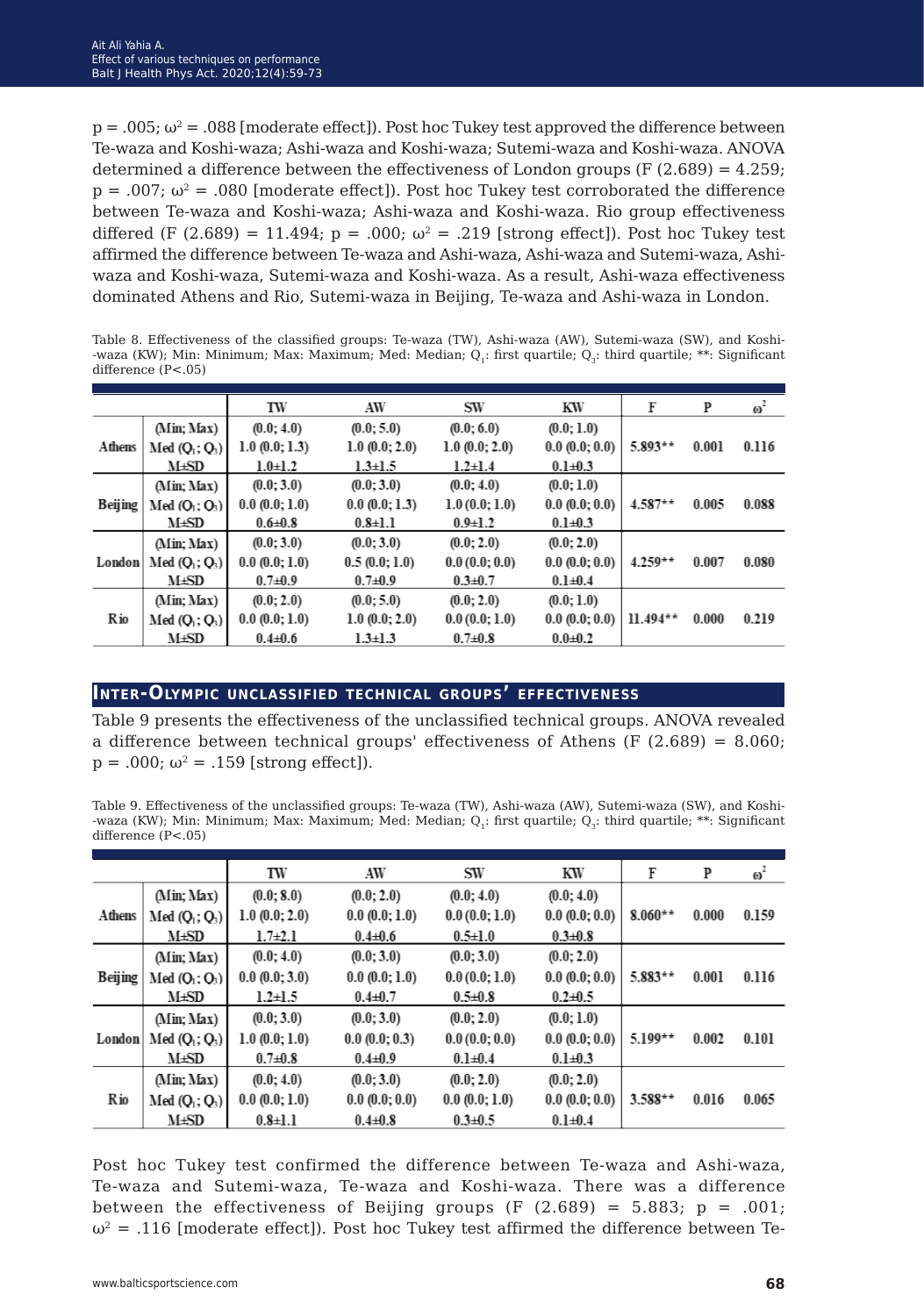waza and Ashi-waza, Te-waza and Sutemi-waza, Te-waza and Koshi-waza. Statistical analysis showed a difference between London groups (F  $(2.689) = 5.199$ ; p = .002;  $\omega^2$  = .101 [moderate effect]). The post hoc Tukey test corroborated the difference between Te-waza and Sutemi-waza, Te-waza and Koshi-waza. Effectiveness of Rio groups differed  $(F (2.689) = 3.588; p = .016; \omega^2 = .065$  [small effect]). Post hoc Tukey test approved the difference between Te-waza and Koshi-waza. To sum up, Te-waza effectiveness values dominated the four Games.

## **Inter-Olympic technical groups' effectiveness**

Statistical analysis highlighted a difference between the classified technical groups' effectiveness of Te-waza (F (2.689) = 2.104;  $p = .104$ ;  $\omega^2 = .029$  [small effect]), Ashiwaza (F (2.689) = 1.900;  $p = 0.134$ ;  $\omega^2 = 0.024$  [small effect]), and Koshi-waza (F (2.689) = .347;  $p = .791$ ;  $\omega^2 = .000$  [small effect]). Sutemi-waza affirmed a significant difference (F  $(2.689) = 3.259$ ; p = .024;  $\omega^2 = .057$  [small effect]). Post hoc Tukey test corroborated this difference between Athens and London. Athens groups dominated this event (Table 11). About the unclassified technical groups, there was no difference for Ashi-waza (F (2.689) = .059; p = .981;  $\omega^2$  = .000 [small effect]), Sutemi-waza (F (2.689) = 1.592;  $p = .196$ ;  $\omega^2 = .016$  [small effect]), and Koshi-waza (F (2.689) = .460;  $p = .710$ ;  $\omega^2 = .000$ [small effect]). Te-waza approved a significant difference (F  $(2.689) = 2.783$ ; p = .044;  $\omega^2$  = .046 [small effect]). Post hoc Tukey test confirmed the difference between Athens and London effectiveness. Athens groups showed the highest values of effectiveness (Table 10).

|  |  |  |  | Table 10. Medalists' Sutemi-waza (SW) classified and Te-waza (TW) unclassified effectiveness: Min: Minimum; |  |
|--|--|--|--|-------------------------------------------------------------------------------------------------------------|--|
|  |  |  |  | Max: Maximum; Med: Median; Q,: first quartile; Q,: third quartile; **: Significant difference (P<.05)       |  |

|     |                 | Athens             | Beijing       | London        | Rio           | F         | P     | $\omega^2$ |
|-----|-----------------|--------------------|---------------|---------------|---------------|-----------|-------|------------|
|     | (Min; Max)      | (0.0; 6.0)         | (0.0; 4.0)    | (0.0; 2.0)    | (0.0; 2.0)    |           |       |            |
| SW  | $Med(Q_1; Q_3)$ | 1.0(0.0; 2.0)      | 1.0(0.0; 1.0) | 0.0(0.0; 0.0) | 0.0(0.0;1.0)  | $3.259**$ | 0.024 | 0.057      |
|     | M±SD            | $1.2 \pm 1.4$      | $0.9 \pm 1.2$ | $0.3 \pm 0.7$ | $0.7 \pm 0.8$ |           |       |            |
|     | (Min; Max)      | (0.0; 8.0)         | (0.0; 4.0)    | (0.0; 3.0)    | (0.0; 4.0)    |           |       |            |
| T W | $Med(Q_1; Q_3)$ | $1.0 \ (0.0; 2.0)$ | 0.0(0.0; 3.0) | 1.0(0.0; 1.0) | 0.0(0.0;1.0)  | $2.783**$ | 0.044 | 0.046      |
|     | M±SD            | $1.7\pm 2.1$       | $1.2 \pm 1.5$ | $0.7 \pm 0.8$ | $0.8 + 1.1$   |           |       |            |

## **discussion**

The present analysis confirms the effect of the classified and unclassified techniques on the medalists' achievements. Their volume of attack activity, composed of  $19.2 \pm 10.0$  classified attacks and  $13.6 \pm 10.5$  unclassified attacks, shows the dynamism of their competitive engagement. These outcomes are contrary to that of Brito et al. [30] who discovered 8.3  $\pm 6.4$  attacks; Osipov et al. [31] found 10.1  $\pm 0.3$  attacks; Koptev et al. [32] determined 10.6  $\pm$ 0.4 attacks, and Pereira et al. [3] estimated 16.0  $\pm$ 11.3 attacks. The medalists' combativeness aims to push opponents to defensive faults, but also to be penalized by the referees [33]. Pacing strategy and decision making of medalists can explain their attack activity [34]. The similar contribution of both techniques in Athens and Beijing proves the power of their integration into the medalists' attack systems. But medalists of London and Rio reconsider this contribution because of the IJF rule sanctioning direct attack with hands below the belt by Hansoku-make [35]. Earlier studies have concluded the impact of this rule on judokas attack activity [4, 36*−*38]. To decrease its influence on their performance, judokas develop new technical and tactical approaches [39*−*42]. Medalists' attack system, through classified techniques, highlights two configurations. First, Ashiwaza dominates ahead of Sutemi-waza, Te-waza, and Koshi-waza (Athens, London, and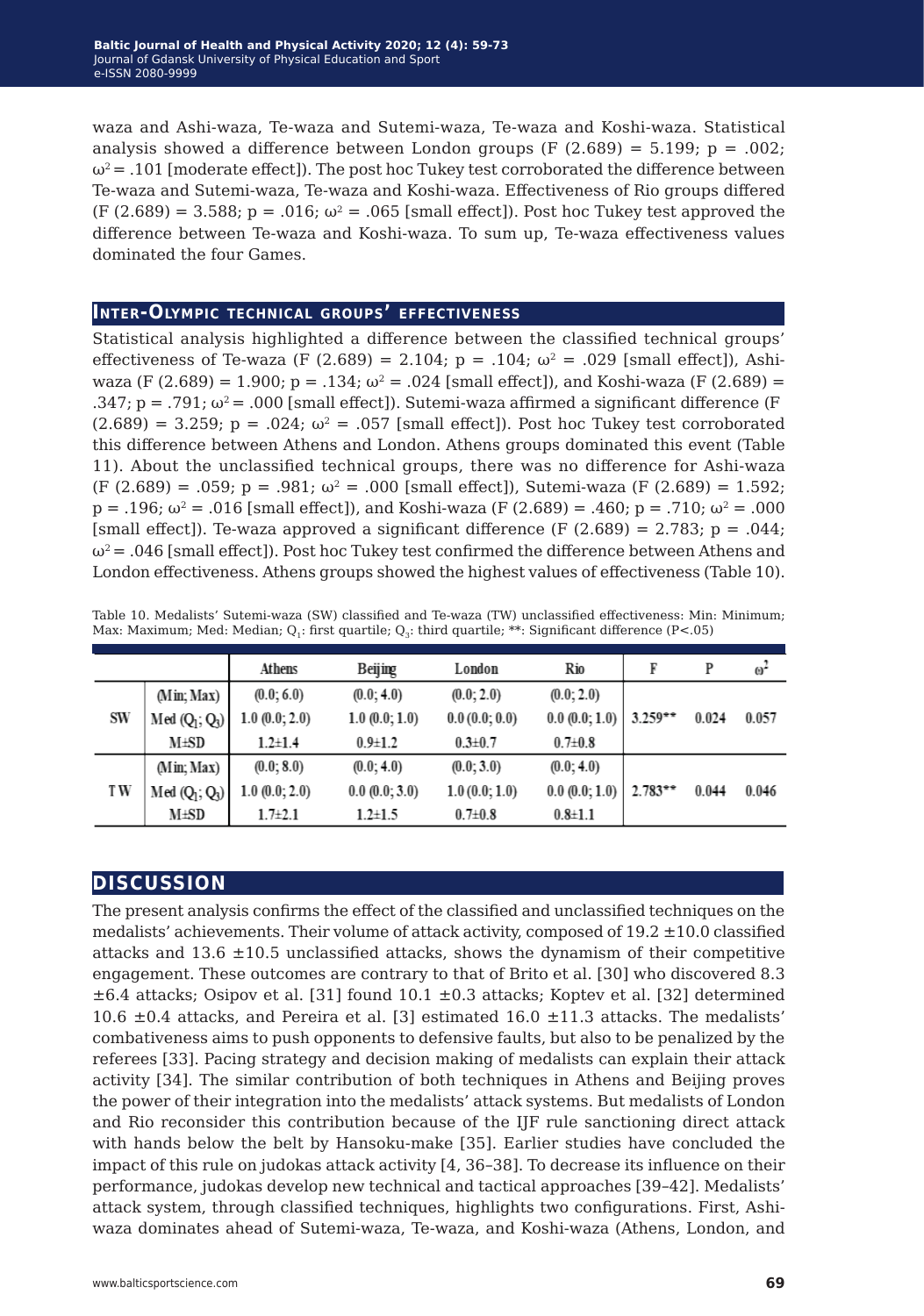Rio). Second, Sutemi-waza leads ahead of Ashi-waza, Te-waza, and Koshi-waza (Beijing). Previous research has corroborated the Ashi-waza domination tendency [19, 43*−*47]. Two configurations of unclassified techniques emerge. First, Te-waza runs ahead of Sutemiwaza, Ashi-waza, and Koshi-waza (Athens, Beijing, and Rio). Second, Te-waza leads ahead of Ashi-waza, Sutemi-waza, and Koshi-waza (London). Unclassified Te-waza offers more creativity than other groups, explaining its dominance. Many hand placements for grabbing the opponent ensure it a distinct advantage. For instance, Seoi-nage variations are difficult to avoid. Their Kuzushi is null or less important, and Tsukuri null or easier. They are favorable or less expensive energetically, but also useful in surmounting the opponent's grips [48]. Being bipedal, Te-waza techniques show more stability than those performed in monopodial conditions [49]. Judo Olympic studies attest to the supremacy of Te-waza techniques [17, 50, 51, 15, 52]. Researchers name official techniques and their variants in the same way. To remove any ambiguity methodologically, it is desirable to give names to these unclassified techniques [8]. Frequencies of classified Sutemi-waza and unclassified Te-waza decrease after Beijing. This downward trend of Sutemi-waza has been confirmed in World Championships 2005-2011 [4] and London Olympic Games [36]. The change of the tactical status of some Te-waza techniques declines their frequencies [38].

The repertoire depth remains the best way to appreciate the judoka technical profile. Also, counteracting sophisticated defensive devices is not a simple task. For this reason, repertoire richness can be the solution, enabling an effective attack system organization around these movements. Judokas have to master a Tokui-waza (favored technique) and several supplementary throws, covering all directions attack [53]. A limited technical repertoire reduces offensive expression. Not being able to solve all problems, the chances of winning at the highest level are minimal. Technical richness influences the technical and tactical possibilities of variability [54]. A wide attacker repertoire increases the uncertainty of the opponent; neutralization options are difficult to choose [55]. Therefore, medalists favor the classified technical repertoires at these four tournaments. Unclassified technical repertoires decreasing in Beijing and Rio corroborate this choice. Regarding classified technical groups, Ashi-waza dominates these events ahead of Sutemiwaza, Te-waza, and Koshi-waza. This tendency is confirmed by the analysis of the Open Japanese Championships 2003*−*2012 [46]. Choosing a technical group responds to tactical considerations and its effectiveness [56]. In the same way, unclassified technical groups present two configurations. First, Te-waza leads in front of Sutemi-waza, Ashi-waza, and Koshi-waza (Athens and Beijing). Second, Te-waza runs ahead of Ashi-waza, Sutemiwaza, and Koshi-waza (London and Rio). Koshi-waza is relegated to an occasional group. Highlighting different configurations is proof of the dynamism of judo and its evolution. Only Te-waza of both techniques decreases since Beijing because of refereeing revisions [35, 57]. Other groups not differ. Banning of Morote-gari, Kuchiki-taoshi, Kibisu-gaeshi, Kataguruma, and Sukui-nage cause this prejudice [58, 57]. Several studies have established the global technical repertoire of judo competition [44*−*47, 50, 51, 59*−*62]. However, few researchers identify the repertoire of an elite judoka [63, 9, 55]. These researchers do not determine the question of their status. Therefore, the current research is much more precise in this field. The Olympic medalist repertoire includes  $7.4 \pm 3.0$  classified techniques and  $4.2 \pm 2.6$  unclassified techniques. These findings contradict the high-level coaches' opinions who recommend 5 to 7 techniques [64].

Judo performance results from effective gestures. Features of medalists are their ability to execute perfect techniques in complex competition conditions. For instance, medalists produce 2.6 ±3.8 effective actions at the World Championship 2017 [3]. Because of its global approach, this study does not mention the status of these effective actions. In comparison, the effectiveness of Olympic medalists involves  $2.6 \pm 1.8$  classified actions and  $2.0 \pm 1.8$  unclassified actions. To achieve this result, technical excellence is necessary. Both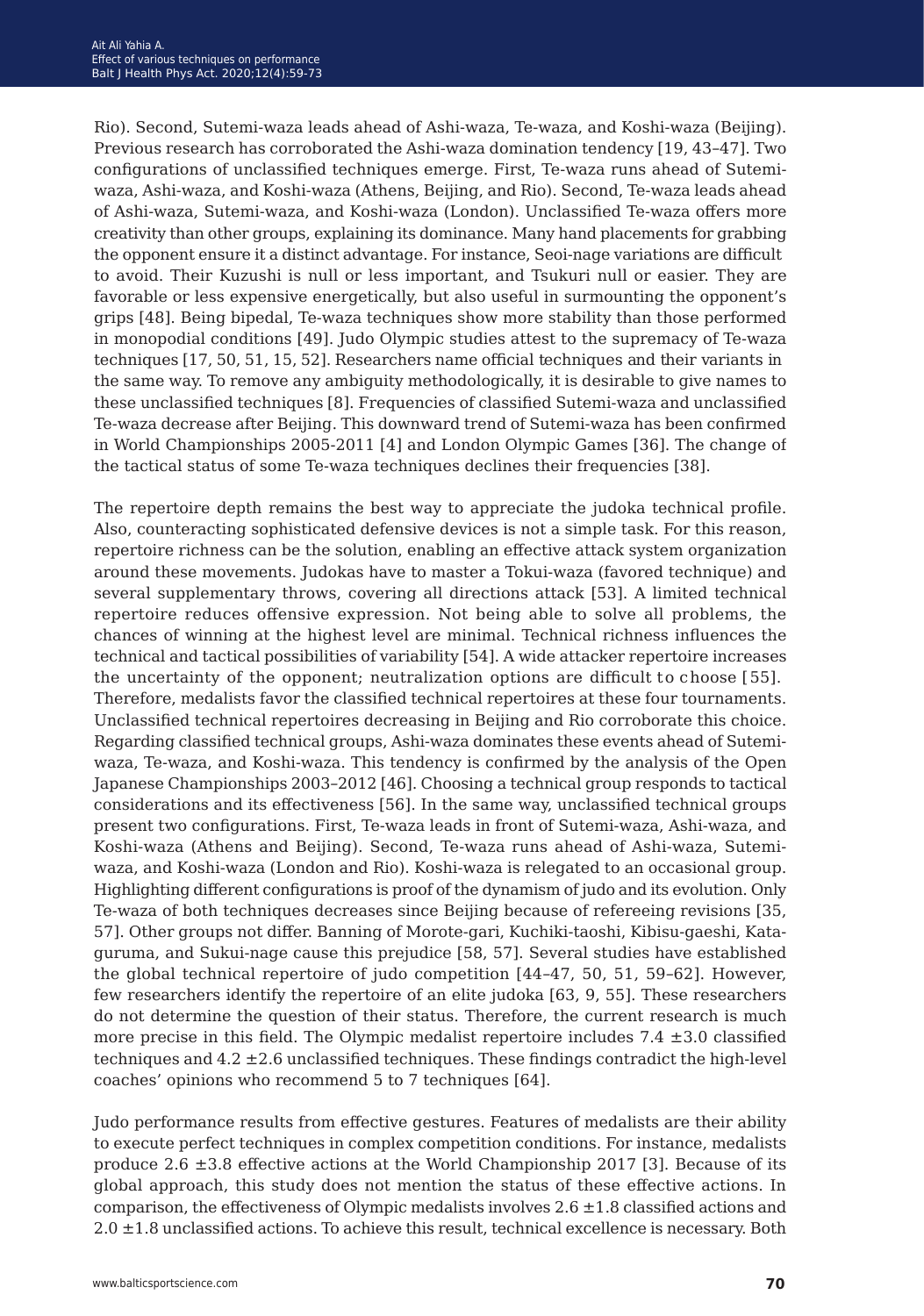techniques have similar effectiveness in Athens, Beijing, and London. In contrast, Rio de Janeiro records the predominance of the classified technique's effectiveness. On another side, Athens reveals the highest level effectiveness of both classified and unclassified techniques. Classified technical groups develop three effectiveness configurations. First, Ashi-waza leads ahead of Sutemi-waza, Te-waza, and Koshi-waza (Athens and Rio); second, Sutemi-waza dominates ahead of Ashi-waza, Te-waza, and Koshi-waza (Beijing). Third, Ashi-waza and Te-waza run ahead of Sutemi-waza and Koshi-waza (London). However, many studies have reflected this Ashi-waza high effectiveness [65, 36, 62, 66, 44]. The IJF promotion for dynamic judo affects judokas for establishing stable strategies. As a practical response, judokas adopt several structures to conform to these injunctions. The 2005–2010 World Championships analysis confirms this effectiveness trend [4]. Sutemi-waza's effectiveness collapses in London also because of the IJF rule. Unclassified technical groups reveal two effectiveness structures. First, Te-waza dominates ahead of Sutemi-waza, Ashi-waza, and Koshi-waza (Athens and Beijing). Second, Te-waza leads ahead of Ashi-waza, Sutemi-waza, and Koshi-waza (London and Rio). Previous studies have corroborated this last configuration [50, 60]. Despite its significant decrease in effectiveness, Te-waza stays effective.

## **conclusion**

The current study showed the coherent combination of classified and unclassified techniques, contributing to the medalists' performance. However, a high volume of attacks characterized their offensive engagement. For their offensive system, medalists preferred classified Ashi-waza and unclassified Te-waza. Their high effectiveness justified this capital role. The Koshi-waza insignificant contribution is worrisome. Also, its reintegration into high-level judo would be a fruitful field for judo experts. Solving this problem that affected judokas attack systems is a necessity. IJF refereeing rules influenced the attack activity of both techniques in London and Rio. The medalists' technical repertoire confirmed the know-how required at this level of competition. Different offensive configurations highlighted the judo dynamism at these Olympics. Banning several techniques and their variants influenced Te-waza's effectiveness, which decreased in the last two Olympic Games. Federations should give serious thought to unclassified techniques. Incorporating these skills will not prejudice the essence of judo. This need responds to technical, tactical, and aesthetic considerations. As an Olympic sport, the judo attractiveness is vital to its competitiveness against other disciplines. The findings of this study could help coaches in preparing their judokas for future competitions. The research had obvious material limitations to identify complete medalists attack systems. Further research is necessary to determine the effect of grips types, attack directions, and tactical sequences.

## **references**

- [1] Heinisch HD, Oswald R, Ultsch D, Bazynski M, Birod M, Busch D. Analysis of the Olympic Games 2012 in Judo. J Appl Train Sci. 2013;19(2):121-150.
- [2] Kons RL, Da Silva Júnior JN, Fischer G, Detanico D. Olympic and Paralympic Games Rio 2016: A technical-tactical analysis of judo matches. Kinesiology. 2018;50(2):204-210. <https://doi.org/10.26582/k.50.2.7>
- [3] Pereira Martins F, Scarano Dualiby Pinto de Souza L, Pinheiro de Campos R, Bromley SJ, Takito MY, Franchini E. Techniques utilised at 2017 Judo World Championship and their classification: comparisons between sexes, weight categories, winners and non-winners. Ido Movement for Culture. J Mart Art Anthropol. 2019;19(1):58–65.
- [4] Boguszewski D. Relationships between the rules and the way of struggle applied by top world male judoists. Arch Budo. 2011;7(1):27-32. <https://doi.org/10.2478/v10078-011-0009-x>
- [5] Durand-Bush N, Salmela JH. The development and maintenance of expert athletic performance: Perceptions of World and Olympic Champions. J Appl Sport Psychol. 2002;14(3):154-171.<https://doi.org/10.1080/10413200290103473>
- [6] De Crée C, Edmonds DA. A technical-pedagogical and historical reflection on the conceptual and biomechanical properties of Ko¯do¯kan"ko-uchi-gari"[minor innerreaping throw]. Comphrehen Psychol. 2012;1(1):1-13. [https://](https://doi.org/10.2466/05.25.CP.1.1) [doi.org/10.2466/05.25.CP.1.1](https://doi.org/10.2466/05.25.CP.1.1)
- [7] Takahashi M, et al. Develop effective judo strategies and tactics. Mastering judo. Champaign, United States: Human Kinetics; 2005.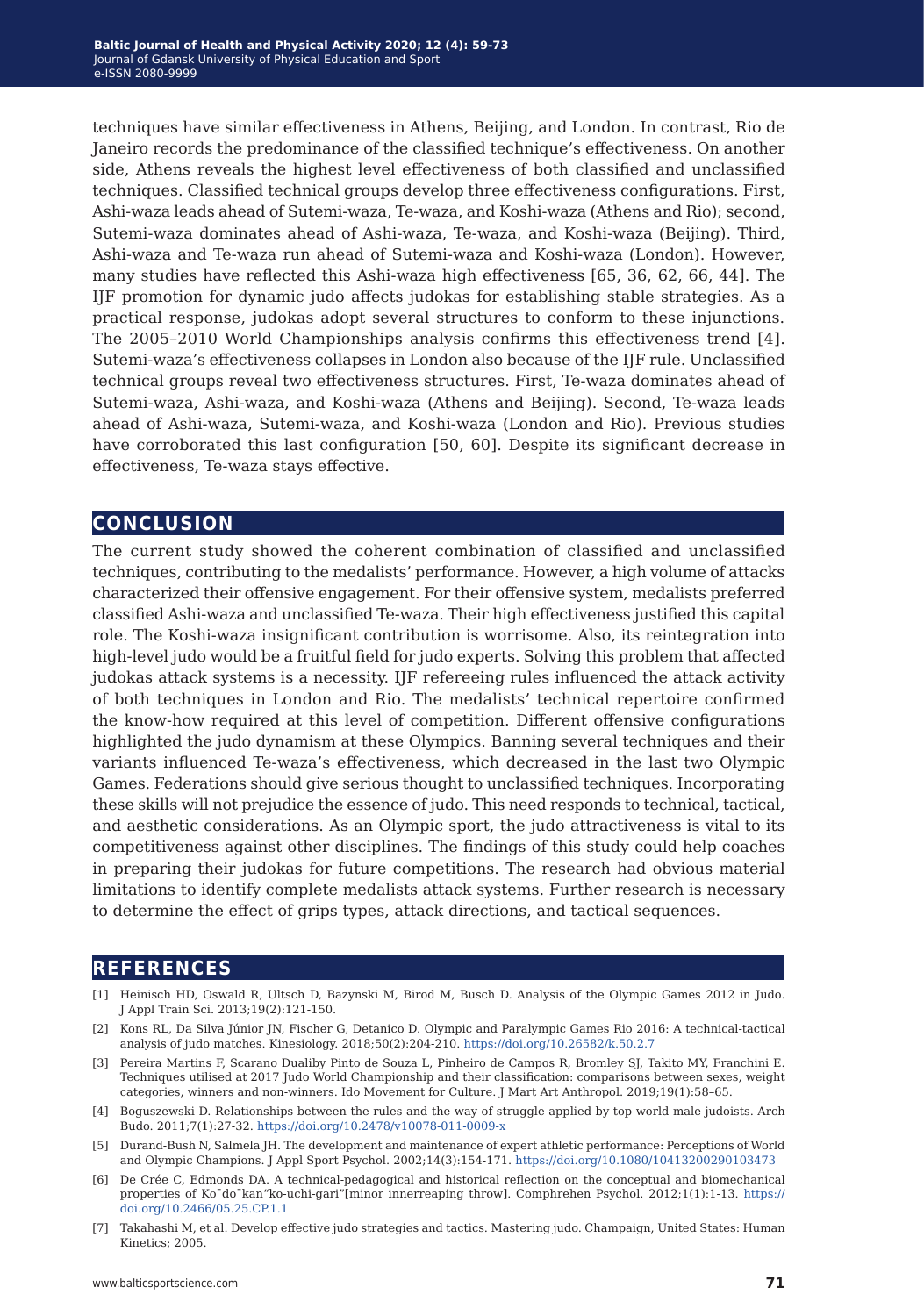- [8] Inman R. Shin-Kokusai-Shiaiwaza (Classification of innovative international competition techniques). 4th International Judo Federation World Judo Research Symposium. Cairo; 2005.
- [9] Inman R. 40 Years of judo waza. British Judo Association National Technical Conference; 2009.
- [10] Scott S. The KHARBARELLI projection: How and why this technique works. Revista de Artes Marciales Asiáticas. 2008;3(3):54-57.<https://doi.org/10.18002/rama.v3i3.376>
- [11] Memmert D. Sports and Creativity. In: Runco M, Pritzker S, eds. Encyclopedia of creativity (second ed.). San Diego: Academic Press; 2011, 373-378.<https://doi.org/10.1016/B978-0-12-375038-9.00207-7>
- [12] Ait Ali Yahia A, Calmet M. The contribution of unclassified techniques to the offensive activity of judokas medalists in the category (-60 kg) at the 2004-2012 Olympic Games. eJRIEPS. 2019;44:4-25.
- [13] Sacripanti A. How to enhance effectiveness of direct attack judo throws; 2014. Retrieved from [https://arxiv.org/vc/](https://arxiv.org/vc/arxiv/papers/1401/1401.1102v1.pdf) [arxiv/papers/1401/1401.1102v1.pdf](https://arxiv.org/vc/arxiv/papers/1401/1401.1102v1.pdf).
- [14] Sacripanti A. Kumi-Kata biomechanics and a survey of related researches. Roma: University of Rome Tor Vergata; 2013.
- [15] Sterkowicz S, Sacripanti A, Sterkowicz-Przybycien K. Techniques frequently used during London Olympic judo tournaments: A biomechanical approach. Arch Budo. 2013;9(1):51-58. [https://doi.org/10.12659/AOB.883848](https://doi.org/10.12659/AOB.883848 )
- [16] Sterkowicz S, Franchini E. Techniques used by judoists during the world and olympic tournaments 1995-1999. Hum Mov. 2000;2(2):24-33.
- [17] Witkowski K, Maśliński J, Kotwica T. Analysis of fighting actions of judo competitors on the basis of the men's tournament during the 2008 Olympic Games in Beijing. J Combat Sport Mart Art. 2012;3(2):121-129. [https://doi.](https://doi.org/10.5604/20815735.1047659) [org/10.5604/20815735.1047659](https://doi.org/10.5604/20815735.1047659)
- [18] Ait Ali Yahia A. A technical and tactical profile of the judokas medallists. Case of the category (-81 kg). Sciences et Pratiques des Activités Physiques Sportives et Artistiques. 2014;5(1):19-29.
- [19] Sacripanti A. The increasing importance of Ashi-waza, in high-level competition. (Their Biomechanics, and small changes in the form). In: Sertić H, Čorak S, Segedi I, eds. 6th European judo science & resaerch symposium: Applicable research in judo (Proceedings Book). Poreč - Croatia; 2019, 66-75.
- [20] Ait Ali Yahia A. Kokusai-shiai-waza and its impact on the performance of medalists in the category (-81 kg) at the Beijing 2008 and London 2012 Olympic Games. In: 12th JORRESCAM: Health, combats sports and martial arts. Toulon, France; 2014, 10-11.
- [21] Mirallas Sariola JA. La acción técnico-táctica en el judo; 2001. Retrieved from IdeaSporTraining: [www. mirallas.org.](http://www. mirallas.org)
- [22] Ohlenkamp N. Official international judo federation techniques; 1999. Retrieved from <http://judoinfo.com /wazalist.htm>
- [23] Daigo T. Kodokan judo: Throwing techniques. Tokyo: Kodansha International; 2005.
- [24] FFJDA. French method of teaching judo-jujitsu. Paris: FFJDA (Education and Development Department); 1989.
- [25] Anguera MT, Hernández Mendo A. Observational methodology in the field of sport. e-balonmano.com: Revista de Ciencias del Deporte. 2013;9(3):135-160.
- [26] Ait Ali Yahia A. The performance of judo contest at the Olympic Games as a frame of reference for the know-how and decisional knowledge of high-level judokas (Doctoral dissertation). University of Algiers 3, Algiers; 2015.
- [27] Ait Ali Yahia A. The analysis of offensive activity of the judokas médalists at the 2004-2016 Olympic Games. In: ACAPS, 18th Congrès International. Paris, France; 2019.
- [28] Cohen J. Statistical power analysis for the bahavioral sciences (2nd ed.). Hillsdale, New Jersey: Lawrence Erlbaum Associates; 1988.
- [29] Keppel G. Design and analysis: A researcher's handbook (3rd ed.). Englewood Cliffs, New Jersey: Prentice-Hal; 1991.
- [30] Brito CJ, Miarka B, López Díaz de Durana A, Fukuda DH. Home advantage in judo: Analysis by the combat phase, penalties and the type of attack. J Hum Kinet. 2017;57:213-220.<https://doi.org/10.1515/hukin-2017-0062>
- [31] Osipov A, Kudryavtsev M, Koptev O, Iermakov S, Bliznevskaya V. Contest coefficients of the elite judo athletes of Russia and Kyrgyzstan (less than 60 kg, 66 kg, 73 kg and 81 kg) from 2010 till 2015. Int J Appl Exerc Physiol. 2018;7(2):32-45.<https://doi.org/10.22631/ijaep.v7i2.267>
- [32] Koptev O, Osipov A, Kudryavtsev M, et al. Estimation degree of changes influence in competition rules on the contests ratios of judo wrestlers of lightweight categories in Russia and Kyrgyzstan. J Phys Educ Sport. 2017; 17(Suppl 4):2067-2072.
- [33] Escobar-Molina R, Courel J, Franchini E, Femia P, Stankovic N. The impact of penalties on subsequent attack effectiveness and combat outcome among high elite judo competitors. Int J Perform Analys Sport. 2014;14(3):946- 954. <https://doi.org/10.1080/24748668.2014.11868770>
- [34] Miarka B, Brito CJ, Amtmann J, Córdova C, dal Bello F, Camey S. Suggestions for judo training with pacing strategy and decision making by judo Championship phases. J Hum Kinet. 2018;64:219-232. [https://doi.org/10.1515/](https://doi.org/10.1515/hukin-2017-0196) [hukin-2017-0196](https://doi.org/10.1515/hukin-2017-0196)
- [35] International Judo Federation. Refereeing new rules; 2010. Retrieved from [www.intjudo.eu](http://www.intjudo.eu).
- [36] Adam M, Tabakov S, Klimowicz P, Paczoska B, Laskowski R, Smaruj M. The efficiency of judo techniques in the light of amendments to the rules of a sports contest. J Combat Sport Mart Arts. 2012;3(2):115-120. [https://doi.](https://doi.org/10.5604/20815735.1047658) [org/10.5604/20815735.1047658](https://doi.org/10.5604/20815735.1047658)
- [37] Tamura M, Hirose N, Nakamura M, et al. Changes in judo kumite tactics according to revisions of the IJF competition rules. Res J Budo. 2012-2013;45(2):143-149.
- [38] Ito K, Hirose N, Nakamura M, Maekawa N, Tamura M, Hirotsu N. The transformation of technical-tactical behaviors for hand techniques used in attacking below the belt after the 2010 International Judo Federation rule revision. Arch Budo. 2013;9(1):1-6. <https://doi.org/10.12659/AOB.883732>
- [39] Hilpron M, Rosselin C. The bodily experience of judo and the globalisation of sport: A comparison of France and Japan. Journal es anthropologues. 2010;120-121:14.<https://doi.org/10.4000/jda.4319>
- [40] Ito K, Hirose N, Nakamura M, Maekawa N, Tamura M. Judo Kumi-te pattern and technique effectiveness shifts after the 2013 International Judo Federation Rule Revision. Arch Budo. 2014;10(1):1-9.<https://doi.org/10.12659/AOB.883732>